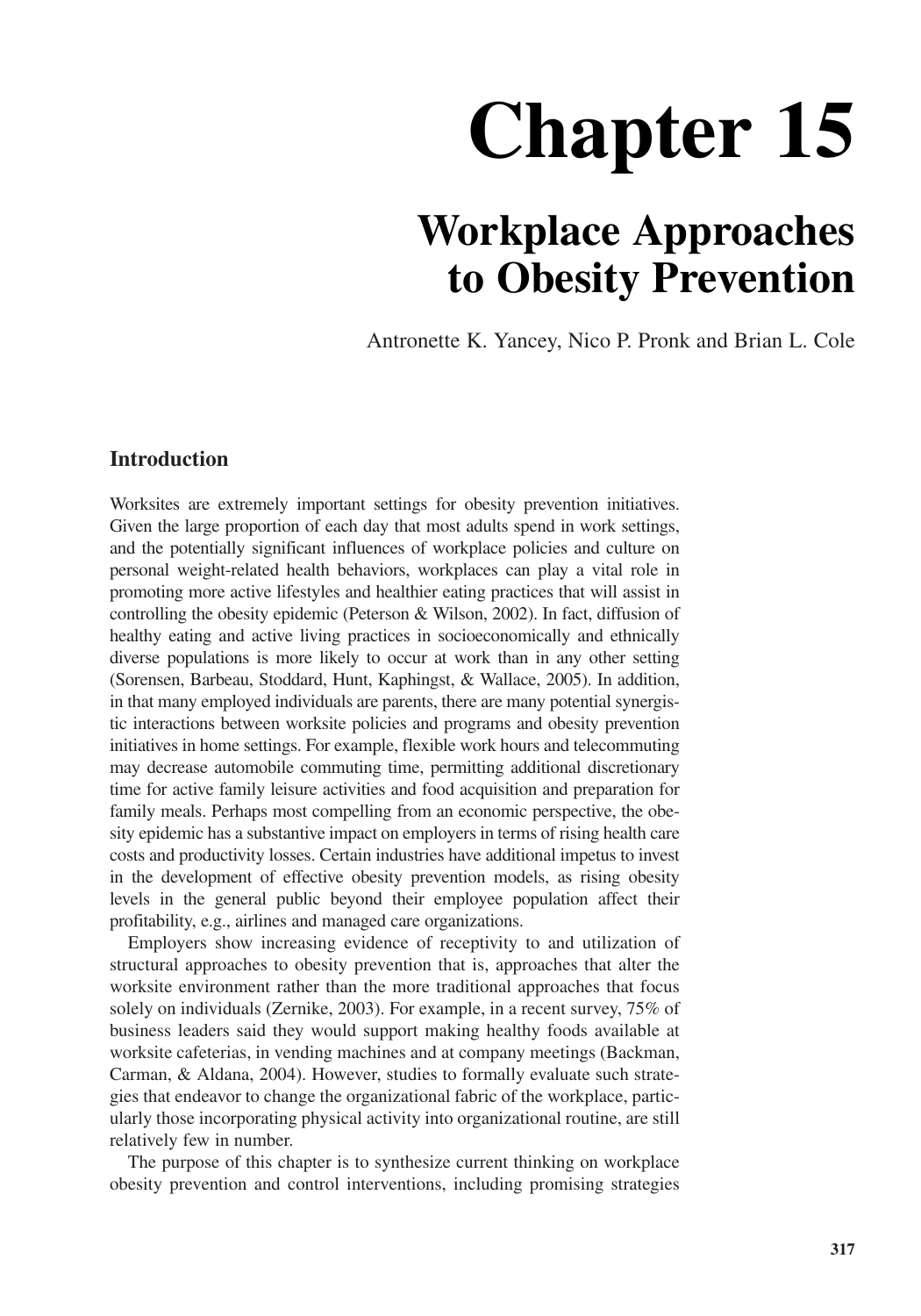from organizational and policy reports appearing outside of refereed scientific publications. We will highlight the strengths and weaknesses of current approaches and their evaluation, as well as gaps in our knowledge base. We will then identify future directions in policy and programmatic interventions, with an emphasis on those aimed at preventing weight gain rather than those focusing on weight loss (Hill, Thompson, & Wyatt, 2005).

# **Rationale**

# **Workforce Characteristics**

Obesity prevalence rates and corresponding trends vary substantially across occupational groups, though they are rising in all occupational groups— the average annual change increased from -0.6% between 1986 and 1996 to  $+1.0\%$  between 1997 and 2002 (Caban, Lee, Fleming, Gomez-Marin, LeBlanc, & Pitman, 2005). The highest rates in men have been found among public administrators and officials, motor vehicle operators, and police and fire fighters, while among women, rates were highest in motor vehicle operators, and health service and other protective service personnel (Caban et al., 2005) Consistent with national population averages, obesity rates are higher for female workers than for males within most occupations, and black women workers have the highest obesity prevalence of any ethnicity-gender group (Caban et al., 2005).

The armed services present a special case—the obesity epidemic has reduced the pool of available recruits, and a high percentage of the individuals exceeding military weight-for-height standards at the time of entry into the service leave the military before completing their term of enlistment (Institute of Medicine (U.S.), 2004). People of ethnic minority and lower socioeconomic status are overrepresented in the military, and its structure provides an excellent opportunity for environmental and policy-related interventions.

# **Economic Consequences**

The societal costs of obesity are covered in Chapter 4. The economic consequences of obesity and sedentary lifestyle for employers, business and government are staggering, both in health care costs incurred and in lost productivity, and are estimated to rival those of tobacco (Colditz & Mariani, 2000; Finkelstein E.A., Fiebelkorn, & Wang, 2003; Sturm, 2002; Thompson, Edelsberg, Kinsey, & Oster, 1998). Medical expenditures for obese adults are 36% higher than for normal weight adults (Sturm, 2002). A recent analysis has evaluated the high cost of obesity in the workplace, including an assessment of both increased medical expenditures and the value associated with increased absenteeism (Finkelstein E. A., Fiebelkorn, & Wang, 2004; Wang, McDonald, Champagne, & Edington, 2004). Wang et al. (Wang et al., 2004) demonstrated a \$250 savings in health care costs for physically active vs. sedentary employees overall, and \$450 in savings among active vs. sedentary obese workers. Expenditures related to overweight, obesity and low levels of physical activity based on NHIS prevalence data were estimated to be 27% of the total costs of health care for the United States (Anderson, Martinson, Crain, Pronk, Whitebird, O'Connor, & Fine, 2005). Disability rates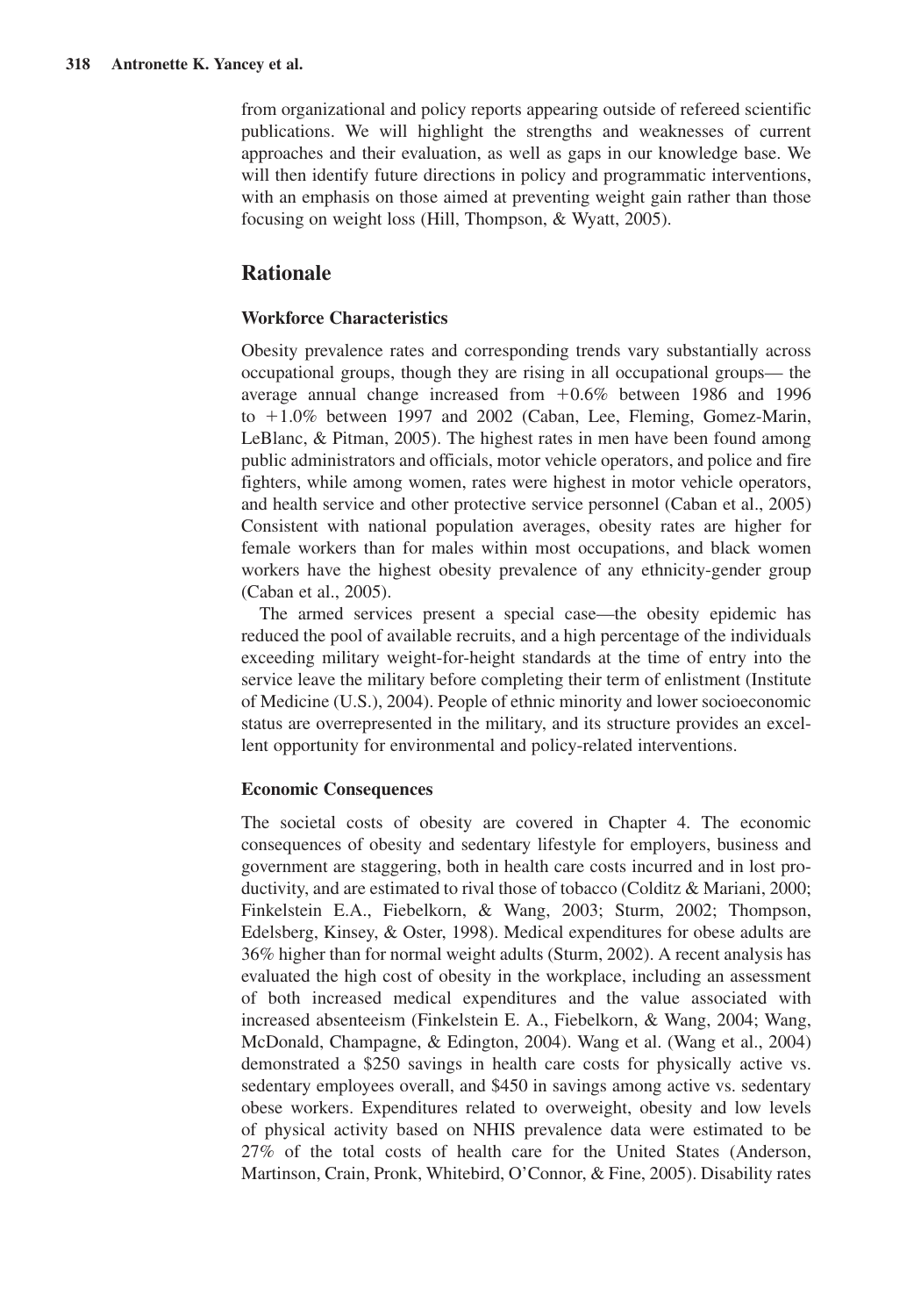among U.S. residents 30–50 years of age have also increased dramatically during the past two decades, largely linked to increased obesity rates (Lakdawalla, Bhattacharya, & Goldman, 2004). Short-term disability claims attributed to obesity have increased by a factor of 10 during the past decade, costing employers more than \$8700 per employee per annum (UnumProvident Corporation, 2006). In fact, Medicare data suggest that obese 70 year olds will spend 40% more time disabled than their normal weight counterparts (Lakdawalla, Goldman, & Shang, 2005).

#### **Limitations of Individually-focused Approaches**

Worksite interventions have rarely reached their full potential for employee health improvement. Most have disproportionately engaged younger, more highly educated, non-Hispanic whites in large private corporate settings (Dishman, Oldenburg, O'Neal, & Shephard, 1998; Emmons K. M., Linnan, Abrams, & Lovell, 1996; Goetzel, Ozminkowski, Bruno, Rutter, Isaac, & Wang, 2002; Ozminkowski, Ling, Goetzel, Bruno, Rutter, Isaac, & Wang, 2002). In reviews of the more rigorously constructed studies (involving acceptable levels of study retention, recruitment across job categories/statuses, long-term followup), observed effect sizes have been small at best (Dishman et al., 1998; Shephard, 1992) probably because the voluntary nature of these interventions engages primarily the more motivated and fit, usually only 5–15% of the workforce (Glanz & Kristal, 2002). The focus of these interventions has mostly been on individual-level change. Even when the social environment is targeted, e.g., cultivating social support for physical activity by establishing walking groups or conducting exercise classes, it is usually during non-paid employee discretionary time.

As scientific understanding of behavior change has evolved, particularly in culturally diverse organizational settings, there has been a growing preference for environmental modification ("push") strategies that engage most or all staff, including those at early stages in the behavior change continuum, rather than relying exclusively on strategies primarily engaging motivated or high risk volunteers "ready to change" or already lean/fit ("pull"). Workplace obesity prevention and control intervention studies targeting environmental and policy change represent a relatively new and burgeoning area of inquiry. In a recent review, Matson-Koffman and colleagues (Matson-Koffman, Brownstein, Neiner, & Greaney, 2005) found 10 such studies published before 1990, but 23 published since. Only 12 of the 33 included a focus on physical activity. Two older studies targeting organizational practice/policy change and resulting environmental influences demonstrated more favorable outcomes than most worksite interventions (Blair, Piserchia, Wilbur, & Crowder, 1986; Linenger, Chesson, & Nice, 1991).

# **Definitions and Conceptual Framework**

As companies are increasingly interested in the application of worksite health promotion programs for their employees, it is also becoming increasingly important to describe issues and factors that are central to an effective program design and implementation approach. First of all, when considering implementation of worksite-based programs designed to address obesity, it is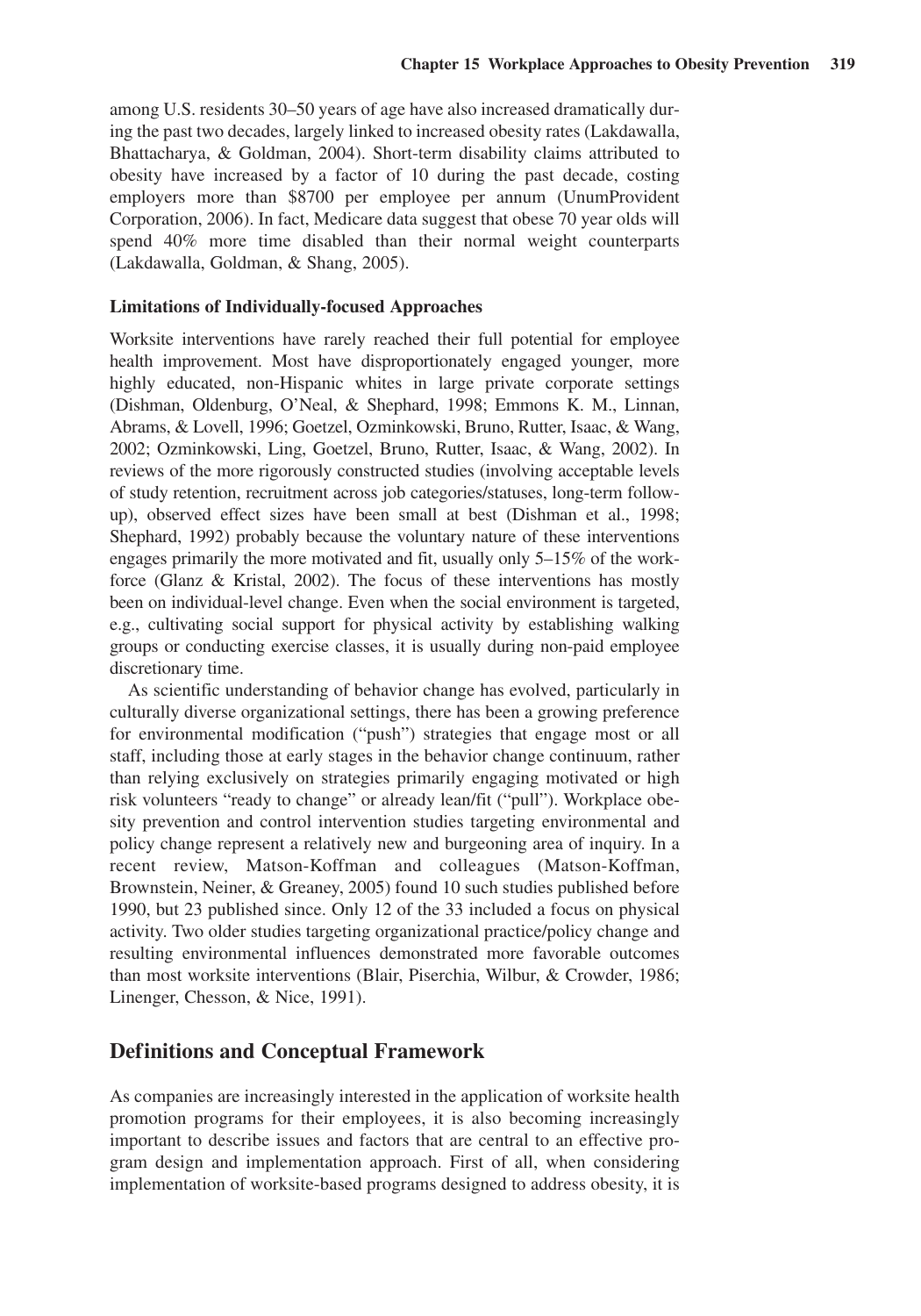important to recognize that not all worksites are alike. Large, self-insured corporations may have strong incentives to address the obesity issue, as those companies bear the financial risk related to the excess cost and health burden of unhealthy weight. For example, the Institute on the Cost and Health Effects of Obesity was established by the National Business Group on Health with the explicit goal of addressing obesity at the worksite. This coalition of 175 large employers provides health care benefits to approximately 40 million people. Yet, most people in the United States are employed by much smaller companies. The vast majority of these smaller companies are not self-insured (hence do not assume the financial risk for the health care insurance of their covered workers) and therefore the incentives for the small employer group to address obesity at the worksite will be different—likely much more related to an attempt to boost productivity (Hemp, 2004; Pronk N. P., Martinson, Kessler, Beck, Simon, & Wang, 2004; Riedel, Lynch, Baase, Hymel, & Peterson, 2001). Besides company size, other differences between worksites include such factors as single- or multiple-locations, on-site or remoteprogramming options, a workforce that is mobile (sales travel, service workers in rural areas, metro transit workers, etc.) as opposed to relatively stationary (administrators, teachers, etc.), union or non-union representation among employees, and the diversity and mix of the employee population in terms of gender, race and ethnicity, education, income and other sociodemographic characteristics. All of these factors are elements of a thorough description of the company profile and are important to understand and take into account when considering the implementation of programs.

Other factors to consider are related to the internal company processes for program implementation. These factors address such issues as the recognition of the company culture in addressing obesity, the inclusion of employees in designing and implementing the program (for example through the creation of employee advisory committees), the level at which programs are implemented (for example, company-wide policies that affect all employees, stage of readiness-to-change specific program options for those who want to participate, on-site fitness center access for those who work at company headquarters versus fitness club fee waivers for those who do not work at the headquarter location, programs entirely paid for by the company versus options that are partially subsidized or entirely paid for by the employee, etc.), and issues dealing with the protection of employee privacy. The employee privacy issue is particularly important and guidelines outlined by the Health Insurance Portability and Accountability Act (HIPAA) should be followed. Safeguards must be put in place to protect individual employee data, and the employees themselves need to be fully informed about the use of their information as they become active participants in these programs.

Adapting the logic frameworks used by the Task Force on Community Preventive Services to assess research evidence on a range of public health interventions in communities, workplaces and schools ("Recommendations to increase physical activity in communities", 2002) we can categorize obesity interventions according to the determinants of health addressed—informational, behavioral/social and environmental (see Table 15.1). These categories correspond closely to the levels of impact—awareness, behavior change and supportive environments—described by O'Donnell, 1986 (O'Donnell, 1986). Combining this with the two topical areas of obesity interventions, physical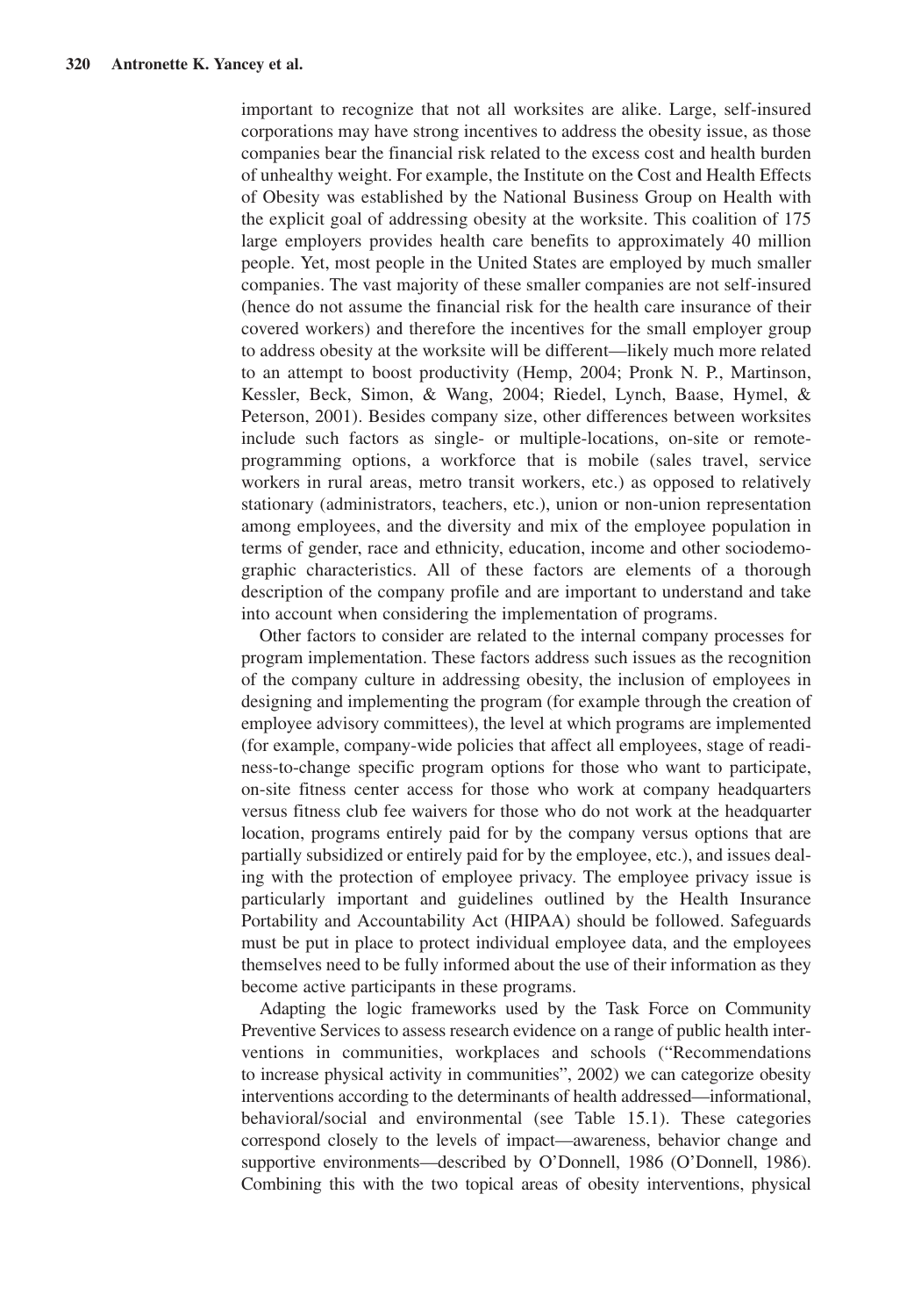| <b>Determinants</b><br>addressed                              | <b>Topical focus</b>                                                           |                                                                                               |                                                                  |                                                                             |
|---------------------------------------------------------------|--------------------------------------------------------------------------------|-----------------------------------------------------------------------------------------------|------------------------------------------------------------------|-----------------------------------------------------------------------------|
|                                                               | Physical activity only                                                         | Nutrition only                                                                                | Combined<br>( <i>i.e.</i> nutrition<br>$+$ physical<br>activity) | Indirect ( <i>i.e.</i> other<br>than nutrition<br>and physical<br>activity) |
| <b>Information</b>                                            | *Didactic instruction<br>on the benefits of<br>physical activity               | *Didactic instruction<br>on good<br>nutritional<br>practices                                  | *Health Risk<br>(see left)                                       | Appraisal (HRA)                                                             |
| <b>Behavior</b><br>management<br>skills and<br>social support | "Walking groups<br>*Weight<br>management $\&$<br>monitoring<br>support groups  | Keal planning<br>classes<br>*Weight<br>management $\&$<br>monitoring<br>support groups        | (see left)                                                       | <i>*Counseling</i><br>following HRA                                         |
| <b>Physical and</b><br>organizational<br>environmental        | *Physical activity<br>breaks on<br>paid time<br>*Restricted elevator<br>access | *Healthier foods<br>in vending<br>machines<br>*Healthier<br>refreshments at<br>work functions | (see left)                                                       | *Workplace<br>health<br>committees                                          |

**Table 15.1** Examples of workplace obesity intervention approaches categorized by topical focus and determinants addressed.

activity and nutrition, we have a useful way of differentiating various types of workplace interventions used to address obesity.

A number of behavior change theories are embedded in the worksite wellness literature. Social marketing principles, communications theory, stages of change models and many others have been applied to this setting. We have chosen to highlight two, social cognitive and diffusion of innovations theories, as most relevant to environmental and policy intervention in diverse worker populations.

# **Social Cognitive Theory (SCT)**

As noted in Chapter 17, SCT posits, among other assertions, that learning occurs through observation and imitation of role models, individuals perceived as worthy of emulation (Bandura, 1986). A key premise of the theory is that certain sociodemographic similarities exist between individuals and their role model choices, e.g., ethnic, SES and gender congruence. Another central construct is self-efficacy or self-perceived ability to accomplish certain desired outcomes. Observation of sociodemographically similar others carrying out a desired behavior has been shown to increase the self-efficacy of the observer. Application of these concepts to interventions with adult populations using such tools as culturally targeted videos has been effective in other areas of health promotion (Yancey, Tanjasiri, Klein, & Tunder, 1995; Yancey & Walden, 1994). Worksites are ideal settings because they permit a ready means of delivering targeted messages and a "micro-environment" or community, both physically and socioculturally, that may be more malleable by one or a few leaders and permit more rapid change than does the broader societal milieu. Experiential learning ("enactive mastery" in SCT) such as recognizing and tasting healthier foods, sampling moderate intensity aerobic dance with a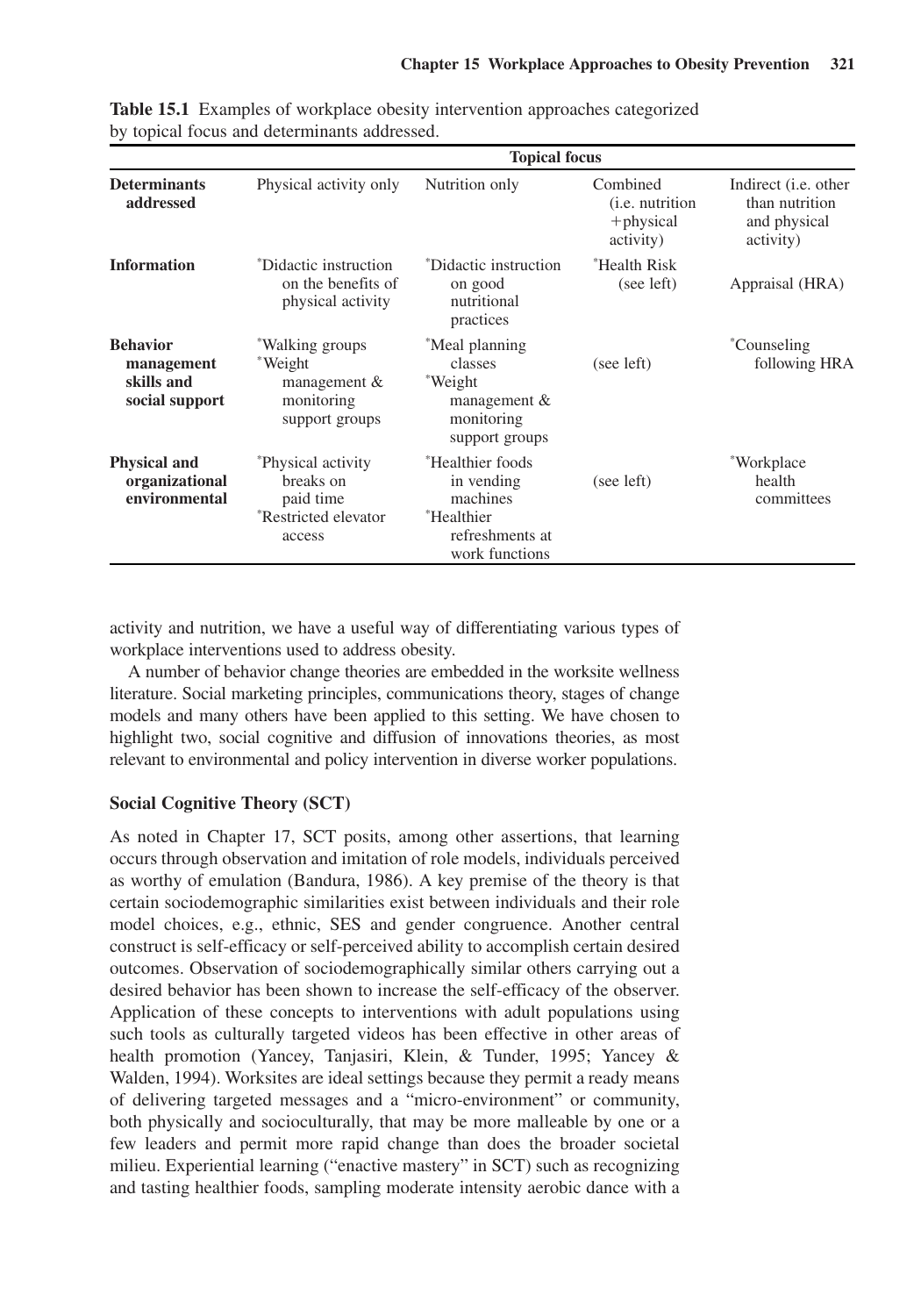group of co-workers, and participating in a walking meeting, as well as the aforementioned social/cultural norm change via leadership and role modeling ("vicarious experience" in SCT) by sociodemographically similar and/or high status individuals within the hierarchy are also critical elements of effective weight-related lifestyle intervention supported by SCT.

#### **Diffusion of Innovations; Organizational Institutionalization**

Most worksite wellness interventions have been individually-targeted, using organizations mainly as staging venues for intervention delivery, rather than directed at organizational systems themselves. Consequently, critical process features of these strategies and innovations have not been evaluated from an organizational dynamics perspective, e.g., institutionalization and diffusion processes (Glasgow, Vogt, & Boles, 1999; Rogers, 2003; Steckler & Goodman, 1989; Steckler, Goodman, McLeroy, Davis, & Koch, 1992). As outlined in Chapter 12, the diffusion of health behavior change innovations has been described as having five phases (Oldenburg, Sallis, French, & Owen, 1999). The first phase is *innovation development* in which the program is developed and evaluated. The second phase is *dissemination* in which it is communicated widely so the effective program is available for adoption. The third phase is *adoption*, which can be defined as purchasing materials or participating in training. The fourth phase is *implementation* in which users put the program into practice, and fidelity to the procedures used in the original research phase needs to be considered. The final phase is *maintenance*, or the sustained use of the innovation by adopters. In this phase, both the quantity (e.g., proportion of people in a given sector using the program regularly) and quality of implementation (e.g., adherence to the program) need to be considered.

A key implication of diffusion of innovations theory is that mediated information sources (media-driven vs. interpersonal communications) are most important in the early stages of organizational adoption, e.g., awareness and interest building (Glanz & Kristal, 2002; Rogers, 2003). For example, an Australian study utilized telemarketing to facilitate adoption of health promotion initiatives via provision of tool kits, pamphlets and other mediated informational resources and services (Daly, Licata, Gillham, & Wiggers, 2005). Investigators found significant increases in uptake after four years for seven of the eight initiatives selected (only one—alcohol control, however, was even tangentially related to obesity control). Interpersonal communication rises in importance during the active evaluation and trial phases. Thus, consistent with SCT, early implementation activities should create an environment conducive to change and promulgate strategies through successful examples.

Organizational change theory is central to the optimal design of these interventions. Critical features of an innovation can accelerate or hinder the diffusion process (Rogers, 2003) as reflected in the formative evaluation data presented in Box 15.1. From a diffusion process perspective, organizational wellness change strategies with "face validity" have relative advantage (potential health and productivity benefits) compared to current practice. They can generally be implemented on a limited basis (trialability). Furthermore, as more research is conducted, results become known and visible to increasing numbers of work units or organizations (observability)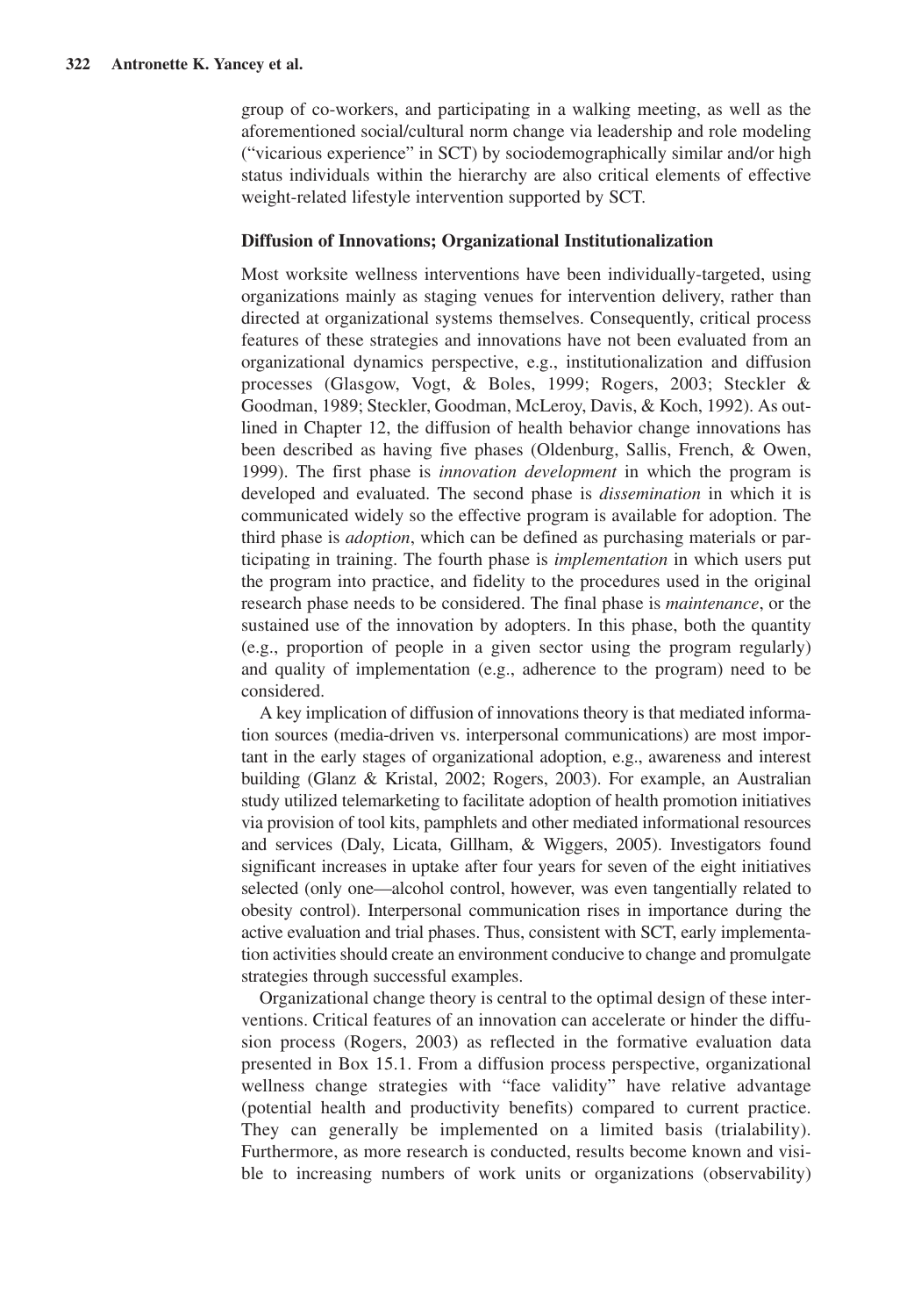# **Box 15.1.** Nutrition program dissemination in worksite cafeterias in the Netherlands

A study was undertaken to identify factors facilitating or deterring planned dissemination of a multi-level nutrition intervention (education, labeling, and food supply modification) to increase fruit and vegetable consumption and reduce fat intake in point-of-choice settings, including worksite cafeterias. Twelve key informant interviews were conducted with representatives from companies selected to include those with majority white collar and majority blue collar workforces. Catering or food service managers were queried to assess characteristics of their organizations and these decision makers' attitudes toward nutrition education in general and toward specific program attributes. Unobtrusiveness, minimal time and effort demands on cafeteria personnel and staff consumers, competitive pricing of healthy foods and avoidance of introducing delays in food purchasing at the counter were among the most frequently cited program requirements. Relative advantages mentioned included positive influence on corporate image, increased customer satisfaction and improvements in employee well-being. Potential difficulties included program cost, decreased sales of profitable unhealthy products, the limited shelf life of low-fat products, waste (left-over stock if demand does not match supply), and concerns about restriction of choice and unwanted peer pressure to eat more healthfully(Steenhuis, Van Assema, & Glanz, 2001).

(Yancey, Miles, & Jordan, 1999). Overall, these strategies have the potential to encompass features that favorably influence the speed and extent of the diffusion process.

Social norm change in workplaces may build a foundation for similar changes in the other settings in which these workers study, worship, live, create, advocate and play. Modification of the culture, physical environment and staff behavior within health and social services organizations may also, secondarily, influence client behavior, through changes in priorities in their providers' decision-making, and through physical (e.g., vending machine selections) and social (conformity with social norms, e.g., if others are taking the stairs) environmental changes making healthy choices more available, affordable, accessible and unavoidable. In turn, because these staff members belong to other organizations with similar sociodemographic compositions, these changes may ripple throughout the community. This "spill-over" is even more likely in this area of health promotion, nutrition and physical activity, in which all individuals participate and in which nearly all are touched, either personally or socially, by the highly prevalent obesity epidemic. Many workers, especially those in the human services sector, are not only decision-makers, gatekeepers, role models and change agents for their clients and patients, but also within their own families and social circles. Their organizational missions may produce even greater personal investment in and commitment to creating lasting change. Local government workplaces in urban areas are especially ripe for intervention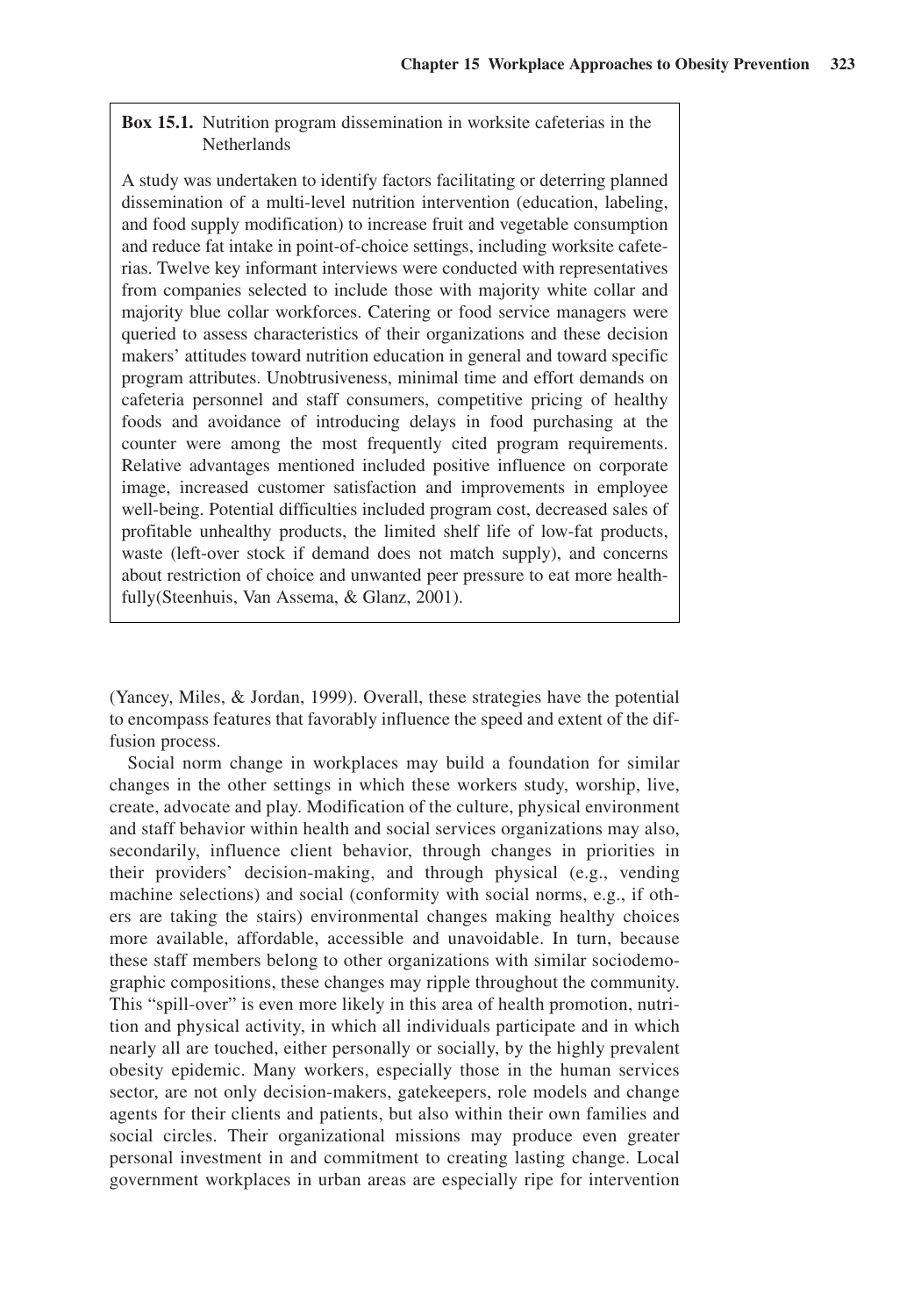because they have large (often the largest employers in a community), stable and ethnically diverse workforces, and internal opportunities, infrastructure and resources for changing organizational practices and institutionalizing those changes.

# **Methodological Issues**

Recent studies have increasingly begun to intervene at the organizational level and in more ethnically, socio-economically diverse worksites (Golaszewski & Fisher, 2002; Hunt, Stoddard, Barbeau, Goldman, Wallace, Gutheil, & Sorensen, 2003; Sorensen, Hunt, & Morris, 1990). Methodological quality continues to be an issue, as few studies employ rigorous, randomized controlled designs or recruit truly representative samples of employees. Effect sizes in the most rigorous are generally quite small (Glanz & Kristal, 2002; Marcus, Williams, Dubbert, Sallis, King, Yancey, Franklin, Buchner, Daniels, & Claytor, 2006). As in earlier efforts, nutritional intervention is more common and more fully integrated into workplace routine than is physical activity. This is of particular concern to effective obesity intervention, since physical activity-related programmatic and policy changes generally engender less opposition and resistance than food restriction and regulation (Maibach, 2003). In addition, while the role of nutrition in weight control is wellestablished, the essential role of physical activity in the prevention of weight gain is increasingly evident but operationally underdeveloped (Donnelly, 2005; Hill & Wyatt, 2005; Jeffery & Utter, 2003; Kimm, Glynn, Obarzanek, Kriska, Daniels, Barton, & Liu, 2005; Mummery, Schofield, Steele, Eakin, & Brown, 2005; Sternfeld, Wang, Quesenberry, Abrams, Everson-Rose, Greendale, Matthews, Torrens, & Sowers, 2004) and is given particular emphasis in this chapter. In fact, the increasing prevalence of overweight may reflect the fact that the majority of the population fails to achieve some threshold level of regular physical activity below which it is difficult for most people to achieve energy balance at a desirable body weight (Hill et al., 2005). Clearly, modest, incremental improvements in both physical activity and eating patterns, sustained over time, will be necessary to stem this epidemic.

Many employers, particularly in the private commercial and public sectors, have begun to implement policies providing economic incentives to employees for healthy weight-related lifestyle adoption/maintenance. Such policies include insurance premium discounts, free/discounted on-site preventive health care services such as nutrition counseling, subsidies for fitness activities and club memberships, disease management benefits, and wellness program reimbursements. However, evaluation studies are rarely conducted, and negligibly few of these reports reach the peerreviewed literature. Essentially, studies of primary obesity prevention through worksite-based environmental change are lacking (Katz, O'Connell, Yeh, Nawaz, Njike, Anderson, Cory, & Dietz, 2005). At any rate, economic incentives alone, as earlier underscored, are unlikely to result in sustainable behavior change (Yancey, Lewis, Guinyard, Sloane, Nascimento, Galloway-Gilliam, Diamant, & McCarthy, 2006). Thus, insights will be gleaned from the existing literature examining various weight-related lifestyle outcomes.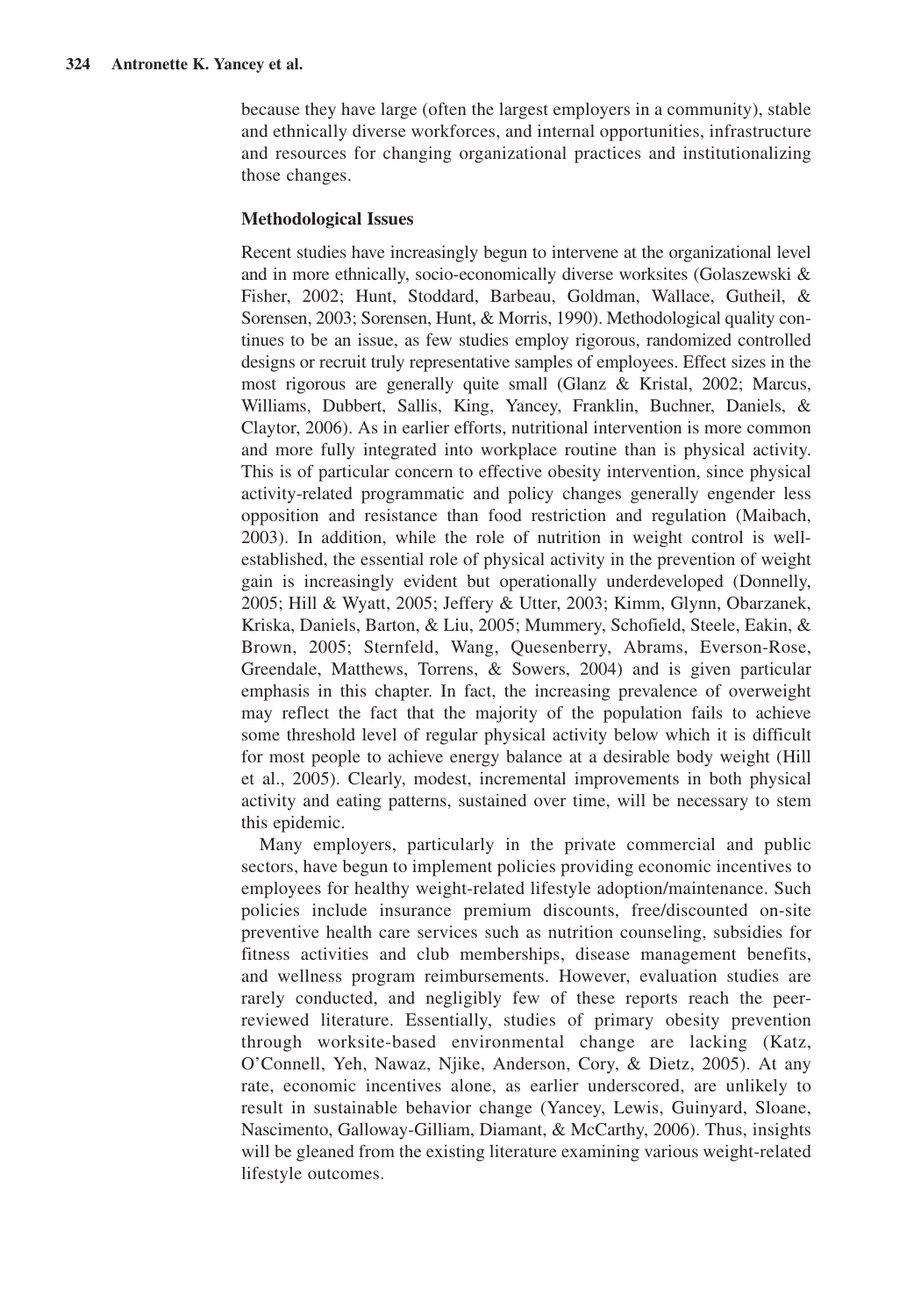# **Insights from Environmental and Policy Initiatives and Research**

# **Overall Evidence Base for System-level Obesity Prevention and Control in the Workplace**

# *Physical Activity*

The notion that synergy will occur when "supply" (physical environmental access and facilitation) meets "demand" (individual motivation and skills/interests; sociocultural environmental instigation and support) is implicit in multi-level change models. The importance of sociocultural environmental "demand creation" in physical activity promotion, however, has been even less appreciated than that of physical environmental change (Emmons K.M., 2000; Giles-Corti & Donovan, 2002; McKeever, Faddis, Koroloff, & Henn, 2004; Peltomaki, Johansson, Ahrens, Sala, Wesseling, Brenes, Font, Husman, Janer, Kallas-Tarpila, Kogevinas, Loponen, Sole, Tempel, Vasama-Neuvonen, & Partanen, 2003; Stahl, Rutten, Nutbeam, Bauman, Kannas, Abel, Luschen, Rodriquez, Vinck, & van der Zee, 2001) and the workplace is a primary venue for promulgation of sociocultural norm changes supporting adoption and maintenance of active lifestyles (Linnan, LaMontagne, Stoddard, Emmons, & Sorensen, 2005; Sorensen, Linnan, & Hunt, 2004). The work of Fox and colleagues (Fox, Rejeski, & Gauvin, 2000) suggests the importance of supportive group dynamics on PA enjoyment and probability of future participation. Several investigators have shown that visible commitment of organizational leaders on-site, e.g., as manifested in role modeling by participation in group physical activities, is associated with increasing and institutionalizing PA among employees in government agencies and community-based organizations (Crawford, Gosliner, Strode, Samuels, Burnett, Craypo, & Yancey, 2004; Englberger, 1999; Hammond, Leonard, & Fridinger, 2000; Yancey, Jordan, Bradford, Voas, Eller, Buzzard, Welch, & McCarthy, 2003; Yancey, Lewis, Sloane, Guinyard, Diamant, Nascimento, & McCarthy, 2004a; Yancey et al., 1999).

The more favorable physical activity outcomes have occurred in studies targeting organizational practices and policies, and sociocultural and physical environmental characteristics. Comprehensive approaches melding individual-level approaches (counseling, group health education) with physical environmental access (on-site fitness facilities, shower and changing rooms, accessible stairways) have been shown to be more effective in increasing levels of self-reported exercise than single-component interventions (Matson-Koffman et al., 2005). Features associated with effectiveness and/or sustainability in individual-level intervention may be incorporated, i.e. including resistance training and lifestyle PA in addition to aerobic exercise, encouraging peer group leadership, employing incentives, and utilizing exercise prescriptions (Dishman et al., 1998). Health education and health risk appraisal interventions were associated with smaller effect sizes (Dishman et al., 1998). In particular, inexpensive prompts encouraging stair use, combined with physical improvements to stairwells, have been demonstrated to increase physical activity levels (self-reported and observed) at worksites at least in the short term; little long-term follow-up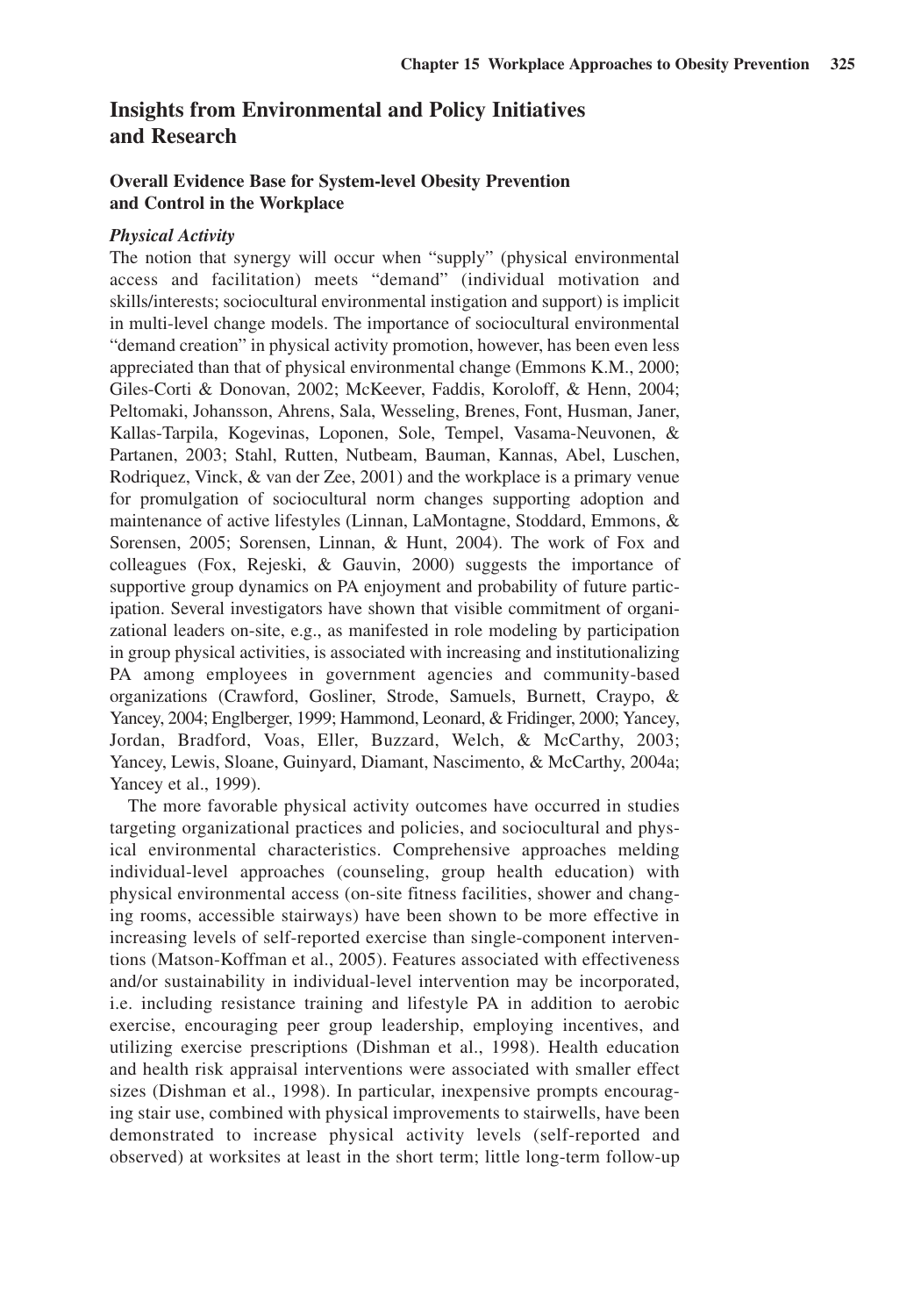data, however, are available (Coleman & Gonzalez, 2001; Hammond et al., 2000; Titze, Martin, Seiler, & Marti, 2001).

Emerging models include, for example, demonstration of increased efficacy and sustainability of a peer-led vs. professionally-led PA intervention with factory blue collar workers delivered during regularly-scheduled safety meetings (Elbel, Aldana, Bloswick, & Lyon, 2003), of extended work capacity of convalescent home aides by providing 20-minute exercise sessions three times weekly during paid time (Pohjonen & Ranta, 2001) (in which injury prevention complements health promotion) (Sorensen et al., 2005), and of increased physical activity levels overall with installation of slowed hydraulic or skip-stop elevators and distant parking lots in worksites (expanding the concept of the built environment to include indoor milieus) (Naik, 2005; Nicoll, 2007; Zernike, 2003).

Elbel and colleagues (Elbel et al., 2003) recommended incorporating a performance or skills practice component in the design of workplace lifestyle PA promotion interventions to increase their effectiveness, a component which employer liability concerns had precluded their implementing. Yancey et al. (Yancey, McCarthy, Taylor, Merlo, Gewa, Weber, & Fielding, 2004b) have demonstrated the feasibility of incorporating such an experiential intervention, 10-minute exercise breaks, into the workday among public health department staff in Los Angeles County. More than 90% of workers elected to participate in these breaks during a randomized, controlled trial evaluating these breaks conducted in staff meetings and training seminars. Health-related motivational benefits were apparent in this study, in that *sedentary* intervention participants rated their health or fitness status more realistically (poorly) than did those in control condition meetings with only the usual phone or restroom breaks (Yancey et al., 2004b). Similarly, in a group-randomized, controlled, pre-test/post-test, intervention trial wedding injury prevention and health promotion, employees who assembled computer boards performed a set of 23 flexibility and strength exercises, designed to prevent lower back and carpal tunnel injury, for 10 minutes each day on company time under supervision (Pronk S. J., Pronk, Sisco, Ingalls, & Ochoa, 1995). Daily employee participation rates were 97–100%. After 6 months of program implementation, significant improvements were observed in wrist flexion, wrist extension, low-back flexibility, fatigue, anger, and mood state. Maine sporting goods manufacturer L. L. Bean incorporates three formalized 5-minute mandatory stretch breaks each day led by trained co-workers (California Nutrition Network & California Department of Health Service, 2004). Productivity gains have been shown to offset the time devoted to stretching by 100%; reduced injuries and sick days have also been reported.

#### *Nutrition*

Policy and environmental interventions to promote healthy eating in the workplace are further developed and better studied than those for promoting physical activity, though still much less common than the more clinical or individually-targeted behavioral approaches. Three general types of these intervention strategies have been implemented, influencing: food access (increased nutritional value of available foods, healthy catering policies); nutritional information delivery (food labeling, point-of-choice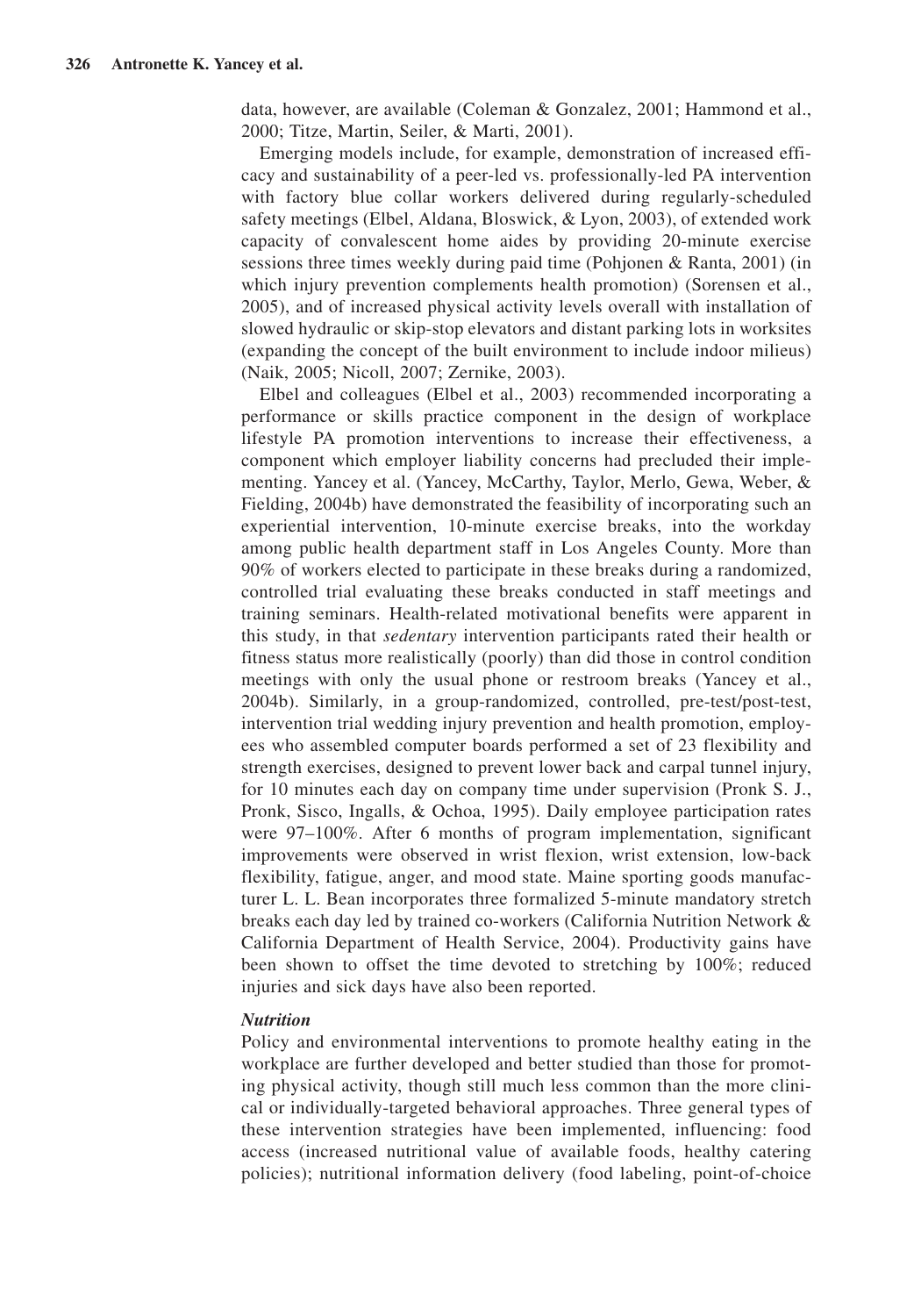information); and economic strategies (incentives, pricing manipulation) (Glanz & Kristal, 2002).

A review by Matson-Koffman and colleagues (Matson-Koffman et al., 2005) revealed that a number of these approaches were effective in improving such dietary behaviors as fruit and vegetable, dairy, fat, fiber, and total energy intake, including: point-of-purchase labeling of healthier food selections in cafeterias and vending machines; food service preparation modification to decrease fat and sodium, and to incorporate more fruits and vegetables; price reduction on healthier foods; expanded healthy food options; coupon distribution; and creating and reinforcing healthy eating-friendly social norms (see Box 15.2 for example). Complementary educational intervention components, e.g., media, have generally increased intervention effectiveness. Support from management is crucial, both for facilitating implementation of these changes, and for building social support for adoption of healthier eating patterns.

Many environmental nutrition interventions involve changes in workplace vending machines and cafeterias. These interventions may be of limited generalizability since many worksites, especially smaller worksites, do not have on-site food sales (see Box 15.3 for example). Cafeterias and mobile food vendors may also be managed by outside contractors over whom the employer has limited power to determine food choices. There are, however other means through which worksites can encourage consumption of healthier foods. For example, price reductions of 10%, 25%, and 50% of low-fat snacks sold in vending machines in worksites in Minnesota produced relative sales increases of 9%, 39%, and 93% of these foods, respectively (French, Jeffery, Story, Breitlow, Baxter, Hannan, & Snyder, 2001). Employers may also partner with local farmers, produce delivery services and farmers' markets to offer fresh produce during lunch breaks or immediately after working hours for employees to purchase in the immediate after-work hours. This could be especially

# **Box 15.2.** Larger worksites with on-site food service: "Seattle 5 A Day Worksite Program"

Changing the nutrition environment at the workplace was a key component of the Seattle 5 A Day Worksite Program (Beresford, Thompson, Feng, Christianson, McLerran, & Patrick, 2001). The study involved 28 worksites, each with 250 to 2000 workers, with food-serving cafeterias in the Seattle metropolitan area. A range of informational, social support and environmental changes were used to improve nutritional practices of employees at the 14 intervention sites. Worksite cafeteria changes included putting up point-of-purchase displays and signs identifying healthy food choices, and providing incentives for employees eating more fruits and vegetables. These were coupled with activities such as cookbooks for children and healthy food preparation demonstrations to encourage healthier eating practices at home. The study succeeded in increasing the consumption of fresh fruit and vegetables by 0.3 servings per day but the generalizability of this study might be limited by the large size of the worksites and the relatively high educational levels of employees at these sites.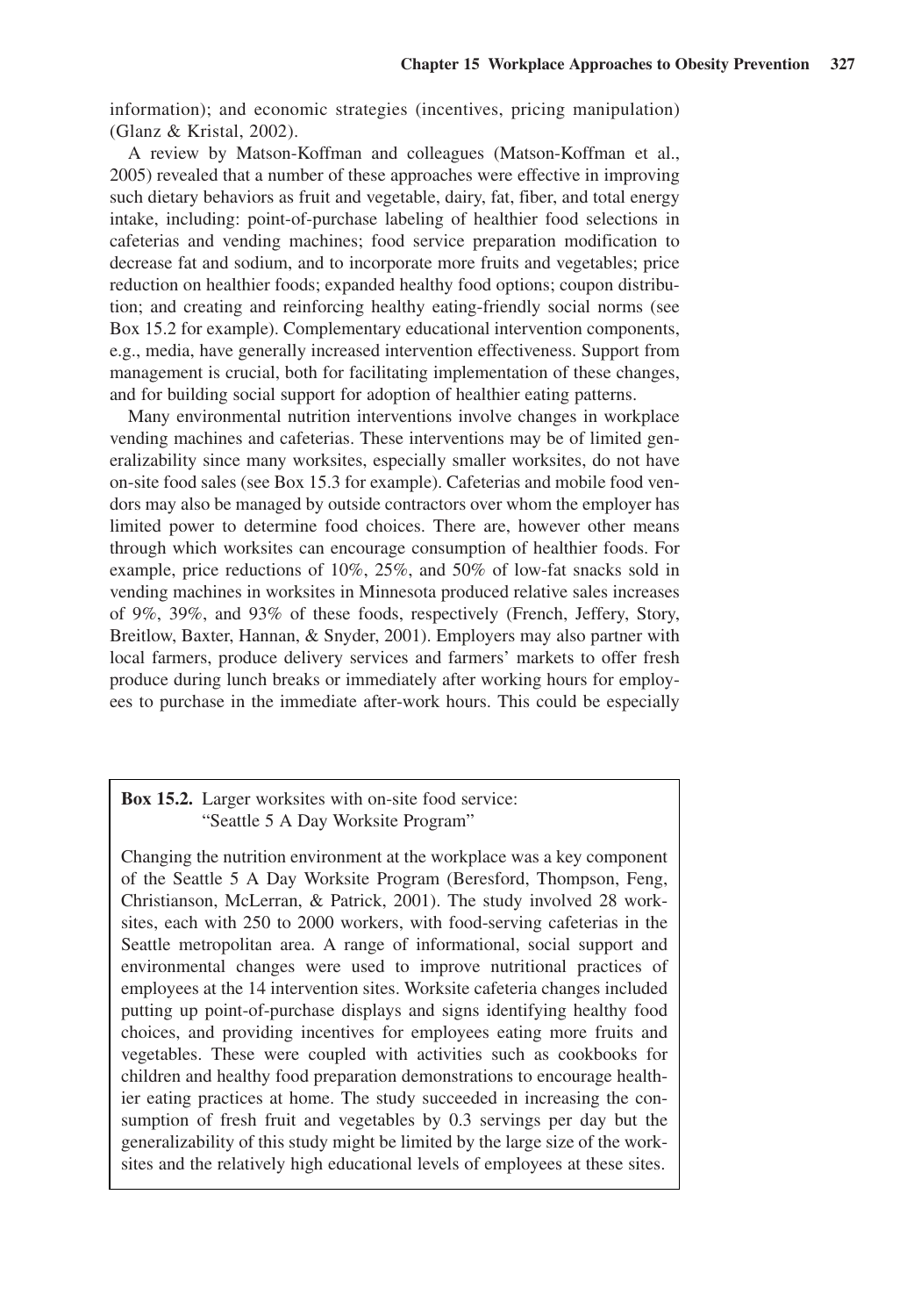# **Box 15.3.** Smaller worksites with limited or no on-site food service: "Treatwell 5-A-Day Study" and "Healthy Directions—Small Business Study."

Changing the workplace food environment at worksites has been shown to be a part of successful efforts to improve eating patterns even at smaller worksites with limited or no on-site food service. Twenty of the 22 community health centers participating in the Treatwell 5-A-Day Study in Massachusetts had less than 120 employees (Sorensen, Stoddard, Peterson, Cohen, Hunt, Stein, Palombo, & Lederman, 1999). The Healthy Directions—Small Business Study" involved 26 worksites, each with 50 to 150 employees (Sorensen et al., 2005). Complementing individual/ interpersonal interventions, both these studies included environmental and organizational changes in the nutrition environment. Without cafeterias, these changes were limited to such approaches as modifying policies governing the types of foods served at meetings and on special occasions, and offering healthier food choices in vending machines. The changes may have been minor, but in conjunction with other strategies, including education and support for healthier eating at home, both interventions succeeded in improving dietary quality at the intervention sites.

advantageous to workers living in neighborhoods with limited availability of fresh produce (Algert, Agrawal, & Lewis, 2006).

# *Weight Management*

Most worksite weight management involves individual-level behavioral or clinical intervention. Environmental and policy intervention strategies for weight management in the workplace generally fall into two categories: (1) financial incentives for weight loss or maintenance, such as payroll deductions, returns of monetary deposits, and competitions; and (2) comprehensive health promotion intervention (Kaplan, Brinkman-Kaplan, & Framer, 2002). The latter will be discussed in the following section.

Competitions have emerged as among the most promising worksite strategy, though little long-term follow-up data are available. Evidence suggests that team-based competitions—cooperative efforts among employees making changes—are more effective than individuals competing against each other (Kaplan et al., 2002). No evaluation data exist on repeat competitions, i.e. for those who may benefit from additional losses beyond the standard 12-week period. Data on competitions focused on such behavior changes as physical activity also have yet to be published. For example, "pedometermediated" step competitions are relatively new, and have generally been evaluated only in the context of comprehensive wellness programs. Competitions have not been shown to be effective for long-term maintenance of weight loss.

Deposits/payroll deductions have mainly been used to improve participation and decrease attrition in behavioral or clinical programs. Even without a formal treatment program, however, incentive participants doubled the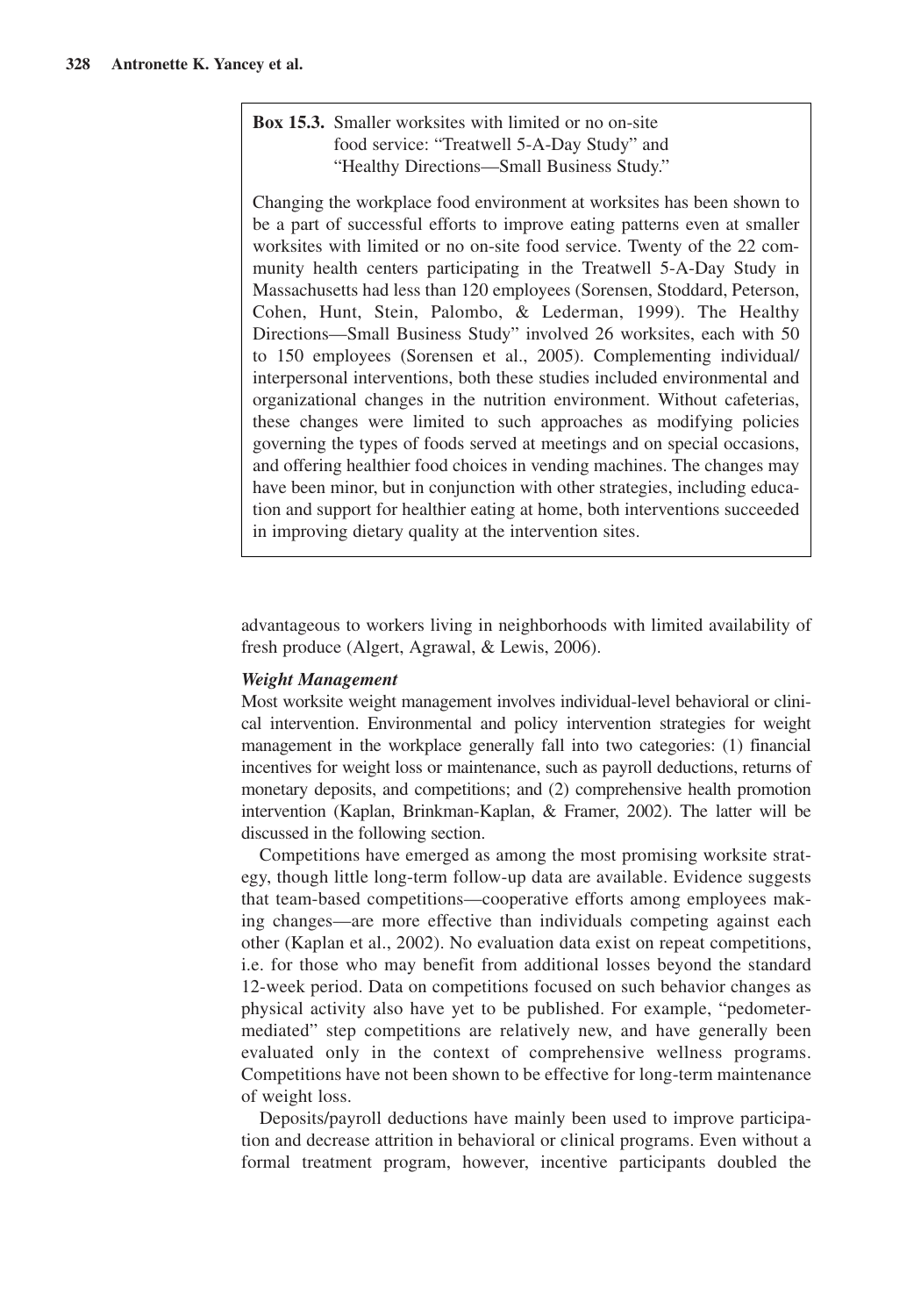amounts of weight lost and weight losses maintained of control participants (Kaplan et al., 2002).

#### *Combined/Comprehensive Wellness Policy/Programmatic Efforts*

Just as effective weight control strategies at the individual level combine healthy eating and physical activity, so, too, can programs at the organizational level be more effective when they promote multiple aspects of wellness. For example, *Health Works for Women*, one of few studies aimed at rural female blue collar workers, produced long-term increases in fruit and vegetable consumption and participation in stretching and flexibility exercises, along with short-term decreases in dietary fat intake with a lay health worker/tailored media intervention (Campbell, Tessaro, DeVellis, Benedict, Kelsey, Belton, & Sanhueza, 2002). Such comprehensive approaches to wellness promotion, offer several advantages over programs that focus on only one aspect. First, they appeal to a broader cross-section of the workforce. Not all workers are interested in exercise or healthier eating. Some may be more interested in stress reduction. A program to reduce stress offers an excellent opportunity to introduce participants to various exercises that reduce stress and increase physical activity. Second, they offer greater opportunities for building participants' sense of self-efficacy for and interest in practicing health-promoting behaviors (changes that come more easily may bolster resolve to persist with others). Third, some health promoting behaviors are mutually reinforcing on a physiological level—practicing one predisposes one to greater success at the other. This effect can be seen in the observed relation between healthy eating and physical activity, as evidenced by exercisers' greater interest in water-dense foods with lower caloric density and beverages of lesser sweetness, compared to non-exercisers, and the relative appetite suppressant effect of exercise (Passe, Horn, & Murray, 2000; Westerterp-Plantenga, Verwegen, Ijedema, Wijckmans, & Saris, 1997). A particularly promising combined approach is integrating injury prevention/occupational safety with health promotion programming (Seabury, Lakdawalla, & Reville, 2005; Sorensen, Stoddard, LaMontagne, Emmons, Hunt, Youngstrom, McLellan, & Christiani, 2002).

# *Interface with Obesity Prevention Intervention Outside the Workplace*

Many of the most successful examples of large-scale health promotion campaigns have employed multi-pronged strategies that targeted multiple sectors and industries. These diverse campaigns, ranging from cardiovascular disease prevention in Finland (Puska, Nissinen, Tuomilehto, Salonen, Koskela, McAlister, Kottke, Maccoby, & Farquhar, 1985) and tobacco control in California (Pierce, White, & Gilpin, 2005) to adolescent pregnancy prevention in South Carolina (Vincent, Clearie, & Schluchter, 1987) to physical activity promotion in Brazil (Matsudo, Matsudo, Araujo, Andrade, Andrade, de Oliveira, & Braggion, 2003), all involved activities in a wide variety of settings, including schools, community organizations, faith communities, public health centers, and workplaces. Following on principles from socio-ecological frameworks (Breslow, 2001; Stokols, Grzywacz, McMahan, & Phillips, 2003), it is likely that successful obesity prevention efforts will combine workplace intervention with other community and policy efforts.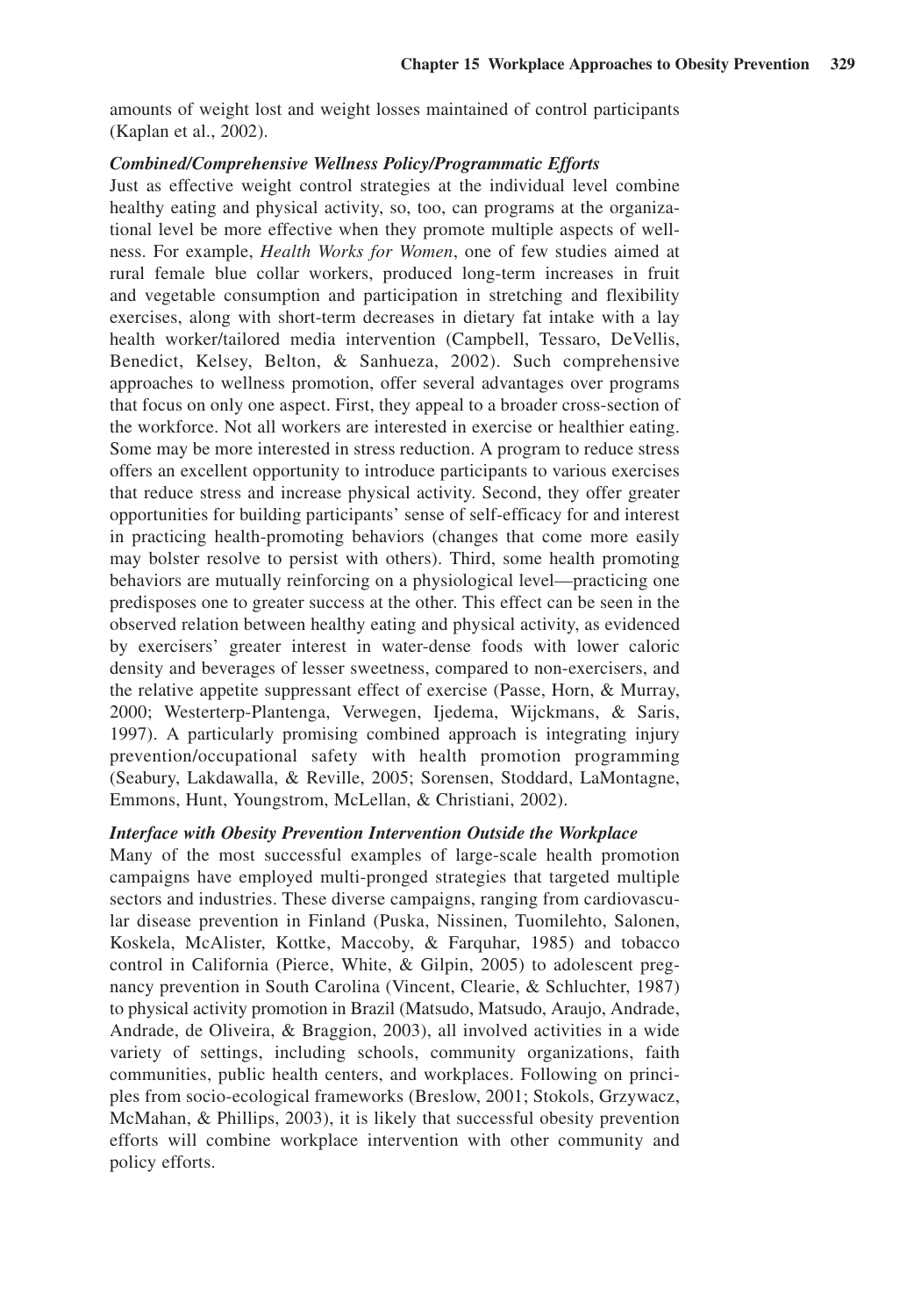Addressing change in sectors normally outside the purview of public health and medicine is particularly important for efforts to promote increased physical activity and healthier eating, since these behaviors are so deeply intertwined in the activities of daily living. Promoting recreational physical activity, e.g., working with public recreations and parks agency efforts to address inequities in distribution and quality of these spaces and facilities, is important. However, widespread, sustained increases in physical activity levels will require changes in how we commute, shop and work. One means of encouraging such changes is through "Smart Growth" urban planning initiatives, which endeavor to decrease the suburban sprawl associated with ease of access for private transportation, and increase mixed use urban development associated with "walkability"/"bikeability" (Ewing, Schmid, Killingsworth, Zlot, & Raudenbush, 2003) (see Chapter 8). Likewise, widespread, sustained changes in eating practices will require more than public health messages about what constitutes healthy eating patterns. Changes will need to be made in how foods are marketed and distributed in all of the different settings in which people buy, consume and learn about food (see Chapter 9).

For both the energy intake and expenditure sides of the energy balance equation, workplaces control essential elements of the "mosaic" of complementary and synergistic environmental changes necessary to combat obesity. In addition, workplaces can offer a venue for introducing innovative environmental changes before they are disseminated in the wider community, similar to the role played by schools which have been at the forefront of efforts to limit unhealthy foods and beverages in vending machines and introducing farmto-school programs to increase the availability and affordability of fresh fruit and vegetables. (And schools are workplaces in themselves.) For example, one important dissemination strategy is tailoring messages to workers as parents, as has been done in other areas of health promotion (e.g., Eastman, Corona, Ryan, Warsofsky, & Schuster, 2005).

#### *Interface with Interventions Targeting other Public Health Issues*

Besides building synergy in multiple sectors towards a single public health goal, obesity prevention and control efforts can also gain momentum by linking with other health and community promotion efforts. For instance, active commuting and stair use also serve to conserve energy and reduce air pollution. Similarly, efforts to increase the availability of retail outlets selling fresh fruits and vegetables or promote accessibility of school facilities for recreation during after school hours may be framed as environmental justice or economic development issues. Local municipalities conducting food safety inspections in restaurants may find ways to join these efforts with those encouraging restaurants to offer more healthy eating options. Joint employer/employee health and safety committees, whose primary mission is injury prevention, can identify and promote opportunities for increasing physical activity in the workforce.

This "piggybacking" of health promotion efforts has several advantages. First, it can make more efficient use of limited resources. Second, when other health promotion efforts are already in place, such as workplace safety programs, obesity control efforts can draw on the institutional support of these programs. Third, this approach can leverage support from other constituencies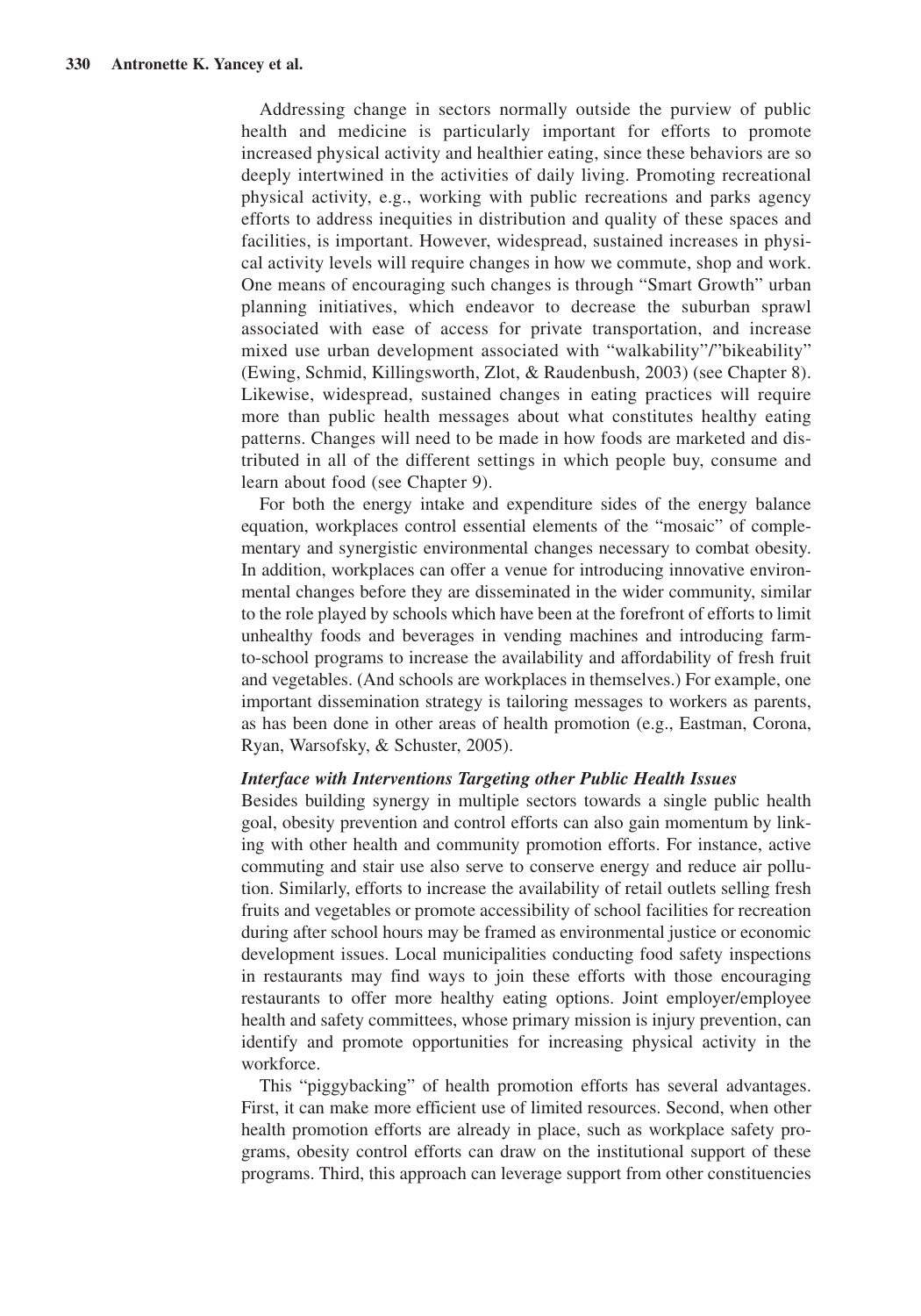as partners in obesity control who would not be among the early adopters of healthy eating/active living innovations. The chief drawback of this approach, particularly in workplaces, is that individuals or groups might see it as an unwanted expansion of or infringement on their current responsibilities. Depending upon site-specific considerations, some of these partnerships may make sense, while others may not.

# **Evidence Base for Workplace Obesity Prevention and Control Intervention in Ethnic Minority and/or Low-income Populations**

Sociocultural and physical environmental interventions that rely less on individual motivation and cultural values prioritizing active leisure pursuits, primarily organizational policy or practice changes incentivizing physical activity, should be implemented and rigorously evaluated in communities of color. Physical environmental intervention is certainly indicated in predominantly African-American and Latino communities and lower income communities, with their few recreational facilities and opportunities (Estabrooks, Lee, & Gyurcsik, 2003; Powell, Slater, & Chaloupka, 2004). Physical structural changes are costly and time-consuming, however, and tend to assume lower priority in low-resource surrounds with so many pressing needs (Kumanyika S. & Grier, 2006; Kumanyika S. K., 2001). In addition, underserved communities experience more substantial cultural and economic barriers to physical activity participation (Galbally, 1997; Kumanyika S., 2002; Yancey, Ory, & Davis, 2006). For instance, among African-American girls and women, arduous hair maintenance is a disincentive to perspire (Katz et al., 2005; Kumanyika S., 2002; Leslie, Yancey, McCarthy, Albert, Wert, Miles, & James, 1999) and the higher levels of perceived exertion associated with their higher rates of obesity may discourage more vigorous activity, e.g., stair-climbing, or longer exercise bouts (Kumanyika, S., 2002; Whitt, DuBose, Ainsworth, & Tudor-Locke, 2004). Perhaps as a result, many environmental interventions, as implemented, have been less effective or ineffective in ethnically or socio-economically marginalized population segments, e.g., the failure of stair prompts to increase stair-climbing among the subset of African Americans in an intervention successful among whites in a suburban Baltimore mall (Andersen, Franckowiak, Snyder, Bartlett, & Fontaine, 1998) or do not include sufficiently large samples of these populations to present sub-group analyses. Thus, immediate attention must be given to the socio-cultural environment to address these barriers ("demand generation"), complementing efforts to change the physical environment ("supply creation").

Workplace approaches, particularly *push* strategies that make physical activity and healthy food choices hard to avoid (e.g., exercise breaks on nondiscretionary time, healthier refreshments served in meetings and at events, walking meetings, vending restrictions, elevator and nearby parking restrictions) are especially promising in ethnic minority and lower-income communities. They increase the likelihood of delivering substantial returns on investment to employers (and to local governments, in which public health agencies develop and implement such efforts, and which bear many of the costs of obesity and sedentariness) by engaging the more sedentary and overweight population segments less successfully reached by traditional worksite programs.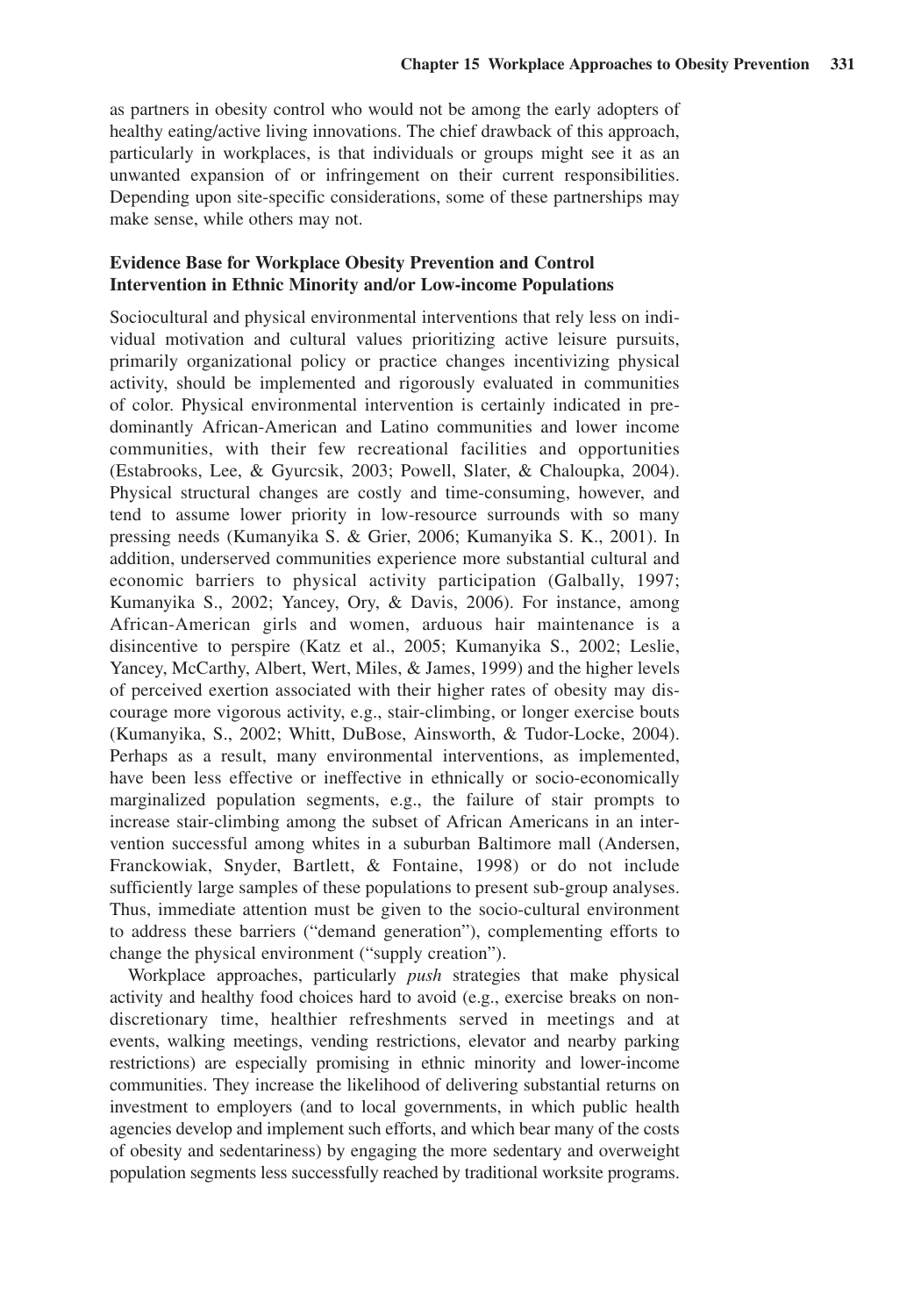They also obviate such barriers as unsafe and unappealing outdoor surroundings, lack of access to high-quality produce and recreational facilities, and copious perspiration during longer bouts of strenuous exercise. Some, in fact, build upon such cultural assets as the normative nature of movement to music throughout adulthood, cultural salience of many plant-based foods (e.g., collard greens, yams, corn, peppers and various legumes), and collectivist versus individualist values (Day, 2006; Yancey et al., 2006).

The aforementioned strategy, that of incorporating brief structured exercise bouts into organizational routine in churches (Wilcox, Laken, Anderson, Bopp, Bryant, Gethers, Jordan, McClorin, O'Rourke, Parrott, Swinton, & Yancey, In press 2006) public agency worksites (Crawford et al., 2004; Yancey et al., 2004b) community-based organizations (Yancey et al., 2004a) private corporate worksites (Pronk S. J. et al., 1995) and elementary schools (Lloyd, Cook, & Kohl, 2005; Metzler & Williams, 2006; Stewart, Dennison, Kohl, & Doyle, 2004), is exemplary as a case study. Yancey and colleagues (Yancey et al., 2006; Yancey et al., 2004a) have demonstrated substantial organizational receptivity to integrating 10-minute exercise breaks into daily routines (involving staff and clients/members) in community-based health and social services organizations serving Latinos and African Americans in Los Angeles (Yancey et al., 2004b). This approach is culturally salient in communities of color, in which leisure time structural integration of group physical activity is valued (e.g., Englberger, 1999; McKeever et al., 2004) (Englberger, 1999; McKeever et al., 2004), e.g., dancing to music at parties and holiday celebrations is normative behavior, even among middle-aged and older adults, as noted above. Further evidence for the cultural salience of this approach comes from the Mexican Ministry of Health. A similar intervention, consisting of 10- to 15-minute daily mid-day group exercise breaks during work time, was developed and implemented in the foyer of one of the main headquarters buildings among their mostly overweight and obese staff. Significant decreases in systolic blood pressure and waist circumference were observed at one year (Lara, 2004) While most interventions operate psychologically to motivate behavior change, social conformity-influenced exercise participation by sedentary and overweight workers adds physiological synergy to the psychological impetus—enjoyment and enhanced feelings of well-being while engaging in short bouts of physical activity, complemented by a reminder, via more than expected perceived exertion, of being a bit "out of shape." (Ekkekakis, Hall, VanLanduyt, & Petruzzello, 2000; Yancey et al., 2004b). Evidence also suggests that physical activity initiated in the workplace may generalize (and innovations may diffuse (Rogers, 2003)), from one setting or type to another (Sevick, Dunn, Morrow, Marcus, Chen, & Blair, 2000; Yancey, McCarthy, Harrison, Wong, Siegel, & Leslie, 2006).

# **Obesity Prevention and Control Planning and Evaluation**

# **Assessing Needs and Opportunities**

*Policy Climate for Workplace Obesity Prevention and Control Intervention Public sector*. State and local governments are employers, as well as providers of governance and public service. City and county governments are often the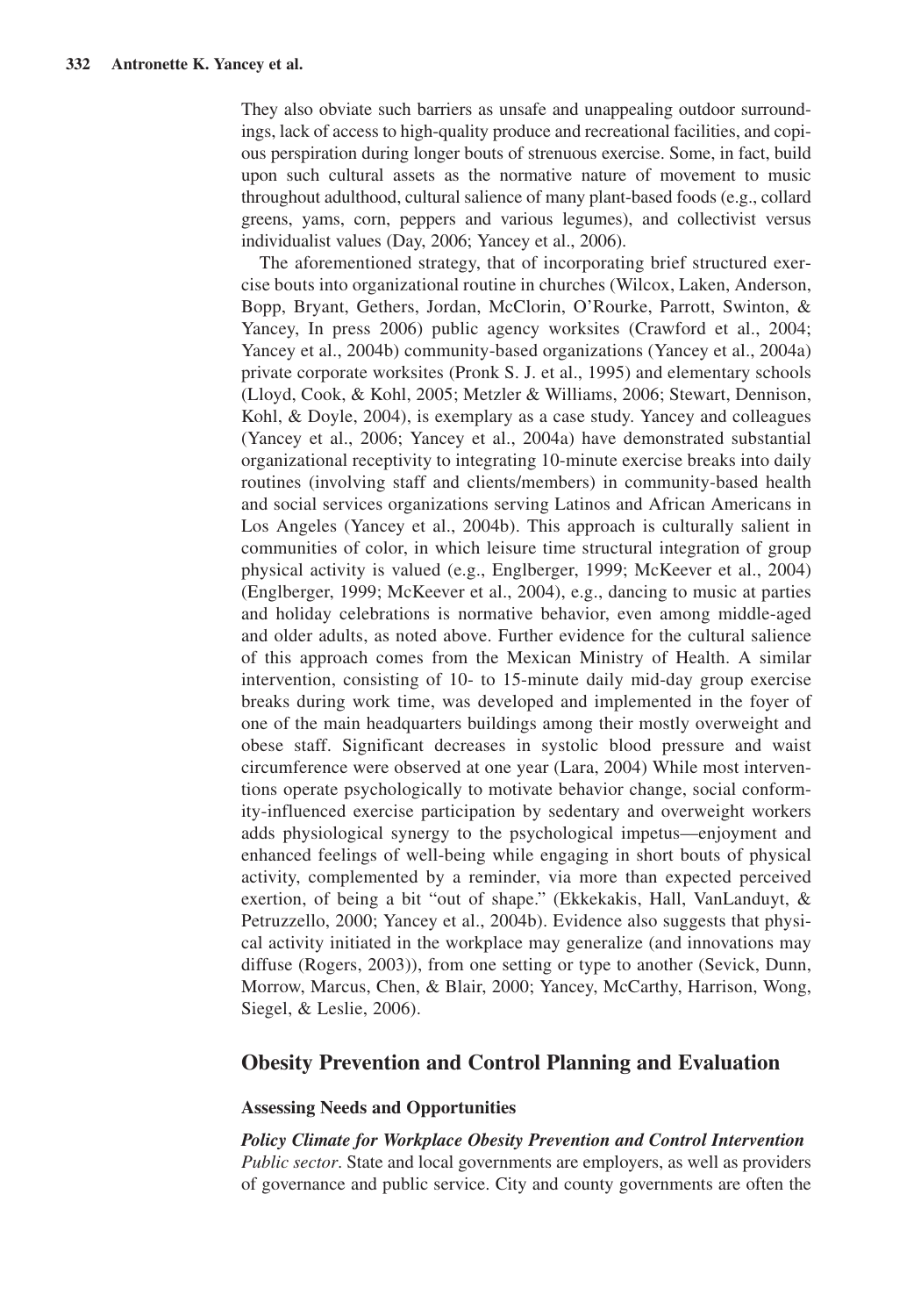largest employers in a given locale, with workforces characterized by considerable ethnic and socioeconomic diversity. Los Angeles County, for example, employs more than 80,000 full-time, permanent employees. Fully 70% are people of color, most, women. More than 60% are 40 years of age or older. About half earn less than \$40,000 per year. More than half have 12 or more years of service. Thus, mature age, majority "minority" ethnicity and modest average earnings make this an ideal group for weight-related risk reduction efforts. The average length of service of more than one decade ensures not only adequate exposure time to lifestyle intervention, but also time for the employer to reap the economic benefits of improved health status.

For several reasons, these are critical settings for obesity control/wellness promotion: (a) it is in their organizational self-interest, in this climate of shrinking revenues and expanding costs, because they frequently bear the costs associated with obesity-related disease in their residents, in addition to their own staff; (b) among their staff are a disproportionate number of gate-keepers, opinion leaders, and decision-makers within any community at various levels from grassroots to elected/appointed leadership, particularly among direct providers of human services (Crawford et al., 2004; Sorensen et al., 1990)—in fact, a review of the literature by Dishman and colleagues (Dishman et al., 1998) found greater intervention physical activity outcome effect sizes in public agencies and universities than private corporations; and (c) the logistical structure of the workday is more flexible and accommodating than in many private concerns. The recent distribution of federal obesity control intervention grants by the National Association for Equal Opportunity in Higher Education at historically black colleges and universities reflects growing recognition of the utility of public and university settings for worksite wellness efforts both staff and students may benefit, the latter with presumably more malleable behaviors and prospects for diffusing strategies as they move into their professional lives because of their relative youth and leadership potential (Walker, 2005).

Many cities and counties have initiated small-scale efforts, although these often lack adequate evaluation (e.g. Yancey et al., 2003). For example, Culver City, CA has initiated an employee-driven program releasing up to 60 minutes per week (20 minutes on each of 3 days/week) of paid time during the workday for wellness activities, primarily walking, and creating signage marking distances around city office buildings to facilitate these activity breaks (personal communication, Culver City Mayor Carol Gross, August 1, 2002).

*Private sector.* The increasing trend in health care costs is such a threat to business profitability and viability that it ranks as the number one rated issue facing American business today. Obesity is a major concern related to this trend as it drove 27% of the medical cost increases between 1987 and 2001 (Thorpe, Florence, Howard, & Joski, 2004). Furthermore, according to the National Business Group on Health, which represents 240 self-insured employers, health-care premiums for families increased by 100% between 2001 and 2006, with obesity accounting for 25% of this increase.(Institute of Medicine (U.S.), 2006) The total obesity-related costs borne by companies across the U.S. is estimated at \$13 billion per year. This amount is the aggregate of obesity related expenses in the areas of health insurance (\$8 billion), paid sick leave (\$2.4 billion), life insurance (\$1.8 billion), and disability insurance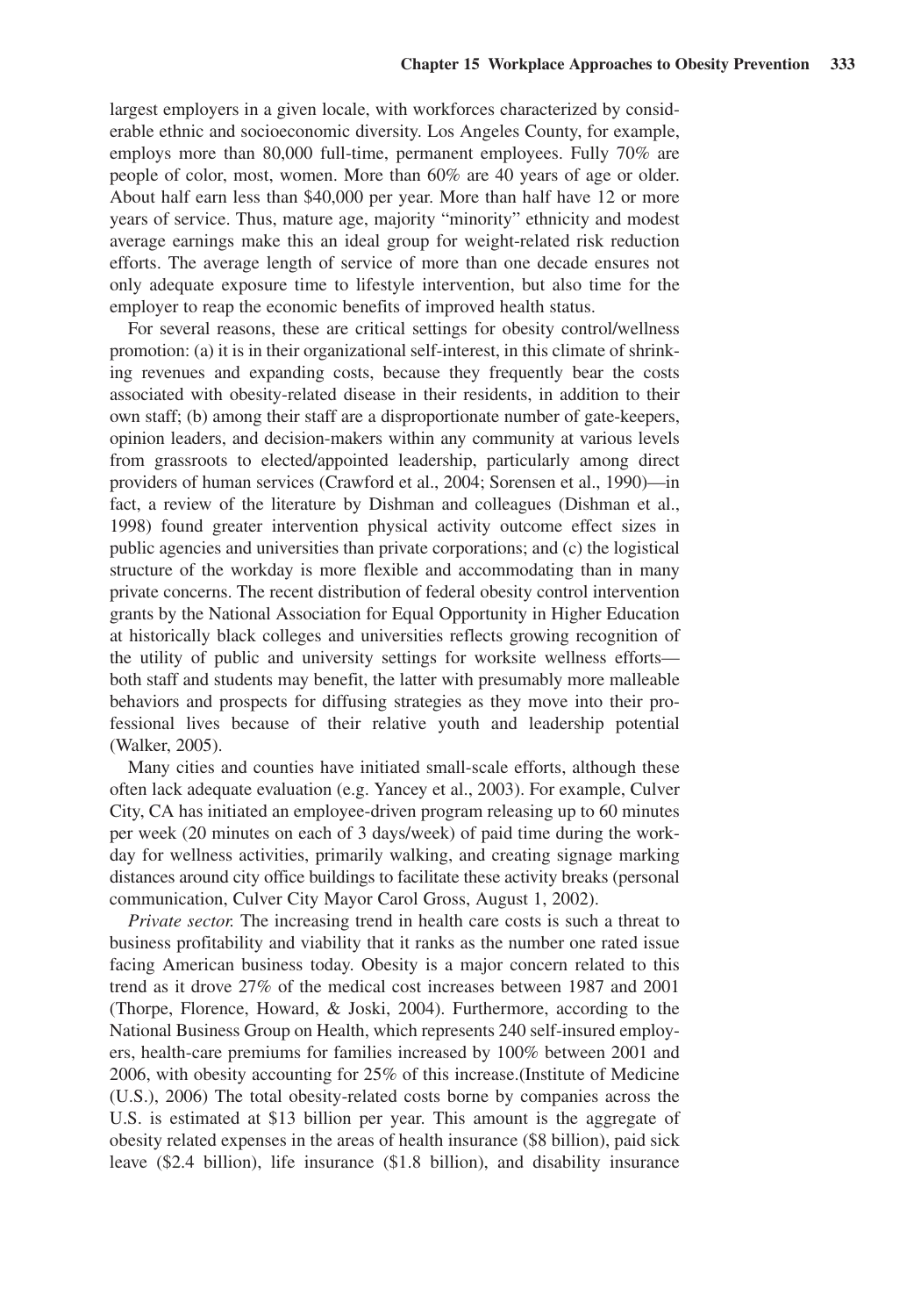(\$1 billion) (United States. Dept. of Health and Human Services., 2003). Obesity is associated with 39 million lost work days, 239 million restricted activity days, 90 million bed days, and 63 million physician visits (Wolf & Colditz, 1998). In addition, as earlier noted, many industries representing large proportions of the U.S. GNP have further motivation to address obesity rates in the general public, e.g., decreases in fuel efficiency associated with increases in average passenger weights in the airline industry, or the health care industry's increased capital investments in larger wheelchairs, beds and gurneys, along with productivity losses resulting from increased musculoskeletal injury rates among staff lifting and moving heavy patients. Based on such data that directly relate obesity to the bottom line, identification of opportunities for business to influence obesity are actively sought, warranted and justified.

Cost-related outcomes of obesity may be considered indicators of the direct and indirect impact of obesity on employee health and productivity. Hemp (Hemp, 2004) outlined the various components of the total cost of illness for an employer. Six components including medical and pharmacy were considered direct expenditures through medical care-related costs. The remaining four components, worker's compensation, short-term disability, long-term disability, and absenteeism and presenteeism, represented indirect costs considered the result of reductions in productivity. Obesity has been shown to affect all of those components (Finkelstein E., Fiebelkorn, & Wang, 2005; Hertz, Unger, McDonald, Lustik, & Biddulph-Krentar, 2004; Institute of Medicine (U.S.). Committee to Assess Worksite Preventive Health Program Needs for NASA Employees, 2005; Pronk N. P. et al., 2004). Hence, in addition to the direct impact of health care costs on the bottom line, companies must begin to consider the impact of workers' excess weight on their work performance.

The relationships noted between obesity and health care costs, as well as productivity decrements, recognize the influence of obesity on functioning and performance. Indeed, the effects of obesity make a 30 year-old obese worker comparable to a 50 year old normal-weight worker in terms of their medical care expenses (Sturm, 2002) and work limitations (Hertz et al., 2004) obesity may be equated to 20 years of aging. This affects small, mid-sized, and large companies alike, though the latter are better equipped to intervene.

*Catalyzing change*. In order to generate substantial activity around obesity prevention and management in the private sector, it will be crucial to align the interests of the three key stakeholder groups of these programs, namely the employers, the employee, and the health plans. In the public sector, the service provision role adds the residents of the community as another stakeholder.

The issue of who benefits?—and who pays?—is central to this notion of stakeholder alignment. The employers need to be able to clearly identify how they will benefit if they are to make investments in the application of obesity solutions at the worksite, especially in the context of employee turnover and short-term financial program costs. For private sector employers answerable to boards of directors and/or shareholders, this "bottom line" approach is consistent with most business models. For public sectors employers, however, where productivity is harder to measure directly, public dollars directed to "employee benefits" may be politically sensitive, even if management is convinced that substantial return on investment will result. The employee, who enjoys complete portability of the health benefits of program participation (i.e. they experience and keep the health benefit even if they leave the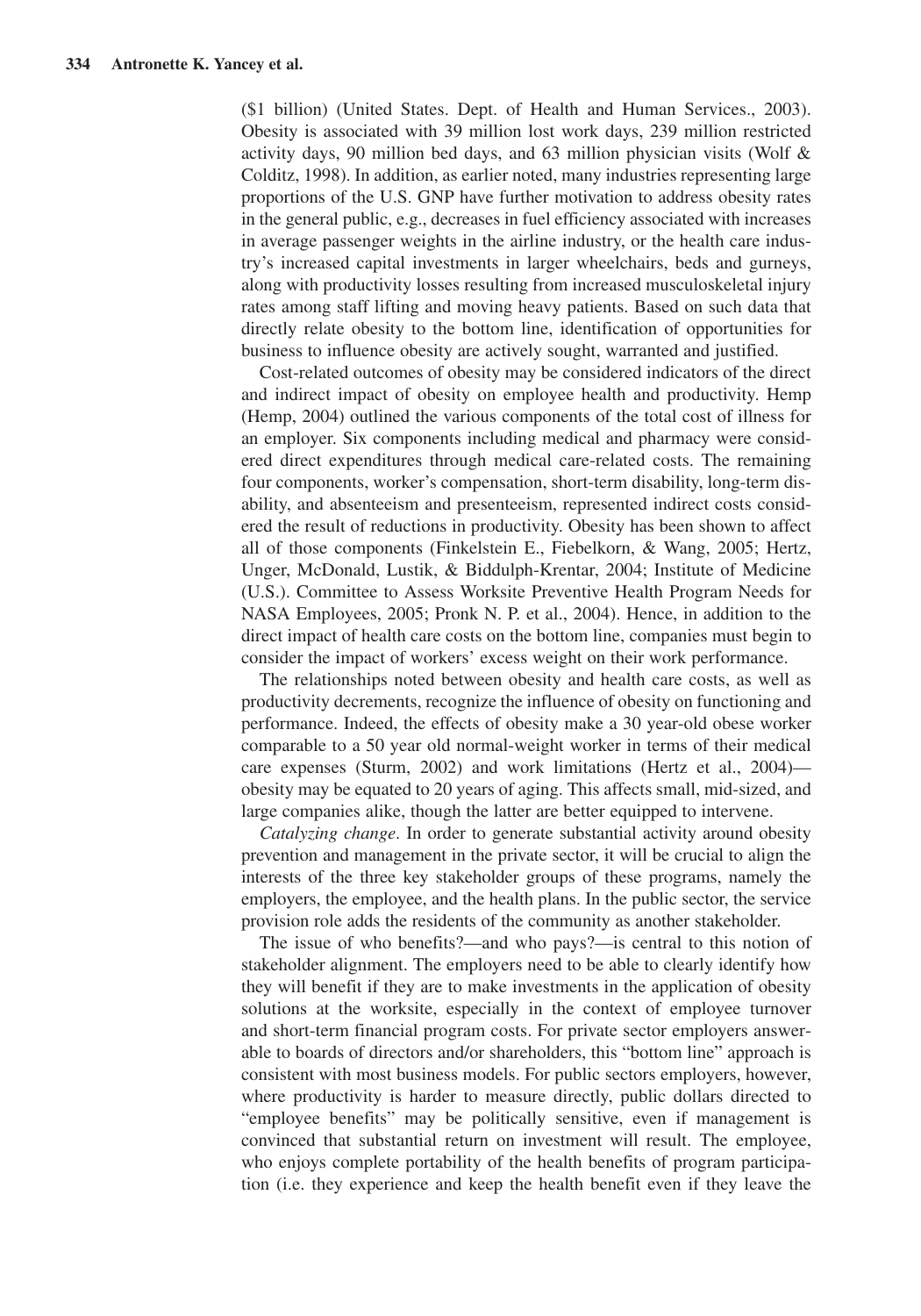organization), needs to recognize a significant benefit that will exceed the readiness-to-participate threshold and hence be sufficiently persuasive to drive meaningful levels of participation—whether this benefit (or incentive) is financial or not does not matter. Finally, the health plans are stakeholders since they may benefit from healthier members if the interventions are effective, thereby lessening their financial risk exposure when the employer is a fullyinsured customer. On the other hand, when the employer is a self-insured customer, identified health plan benefits may include a stronger relationship with the employer customer, a more seamless integration of health programming with insurance benefit products (for example, reduced co-pay or premiums for those who participate in the worksite programs), and a closer connection between worksite-based obesity programs and clinical care—obesity tends to be associated with many diseases and disorders that require regular medical care (e.g., diabetes, hypertension, heart disease, and cancers).

An excellent early step in outlining the benefits for each stakeholder and the approach to take for implementation is the initiation and ongoing maintenance of an open dialogue among these groups. Conducting an employee needs assessment, even a brief survey, may provide a starting point in fostering this communication.

#### **Program/Policy Elements & Cost Considerations**

Program design elements may vary widely and may be difficult to prioritize since so many have been utilized and so little data evaluating them, alone or in combination, is available. Many approaches quickly become complex as programs need to consider multiple settings, audiences, behaviors, communication media, and meaningful evaluation and reporting for a variety of customers. However, workplace program design elements are certain to include the identification of the intervention components, the channels through which the program will be implemented, the methods by which the program will be marketed and communicated, the reasons why employees will recognize the benefits of participation (could include the incentives), the methods of evaluating the effectiveness of the initiative, and the financial and budget implications. For example, a workplace obesity initiative may, by design, be multi-component so it will be able to address both prevention and management (treatment). The importance of the program and processes for access may be outlined in company newsletters, table-tents in the cafeteria, e-mail reminders, and memos from the CEO. It may have individual-level coaching and counseling programs for physical activity and healthy eating, presented via a website and online options as well as a phone-based option in order to meet employee preferences and learning styles. In addition, it may implement several organizational-level interventions by adopting a physical activity work break policy that allows employees to use company time for two 10-minute walking breaks throughout the course of the day (while prohibiting this for other behaviors such as smoking) and a policy that allows for all the stairwells to be more fully utilized for physical activity by installing point-of-decision prompts promoting stair walking at all elevators. The initiative will be evaluated for its impact on healthrelated outcomes through the use of annual health risk appraisals, satisfactionrelated outcomes through annual employee surveys, and economic impacts through analyses of obesity-related health care utilization in collaboration with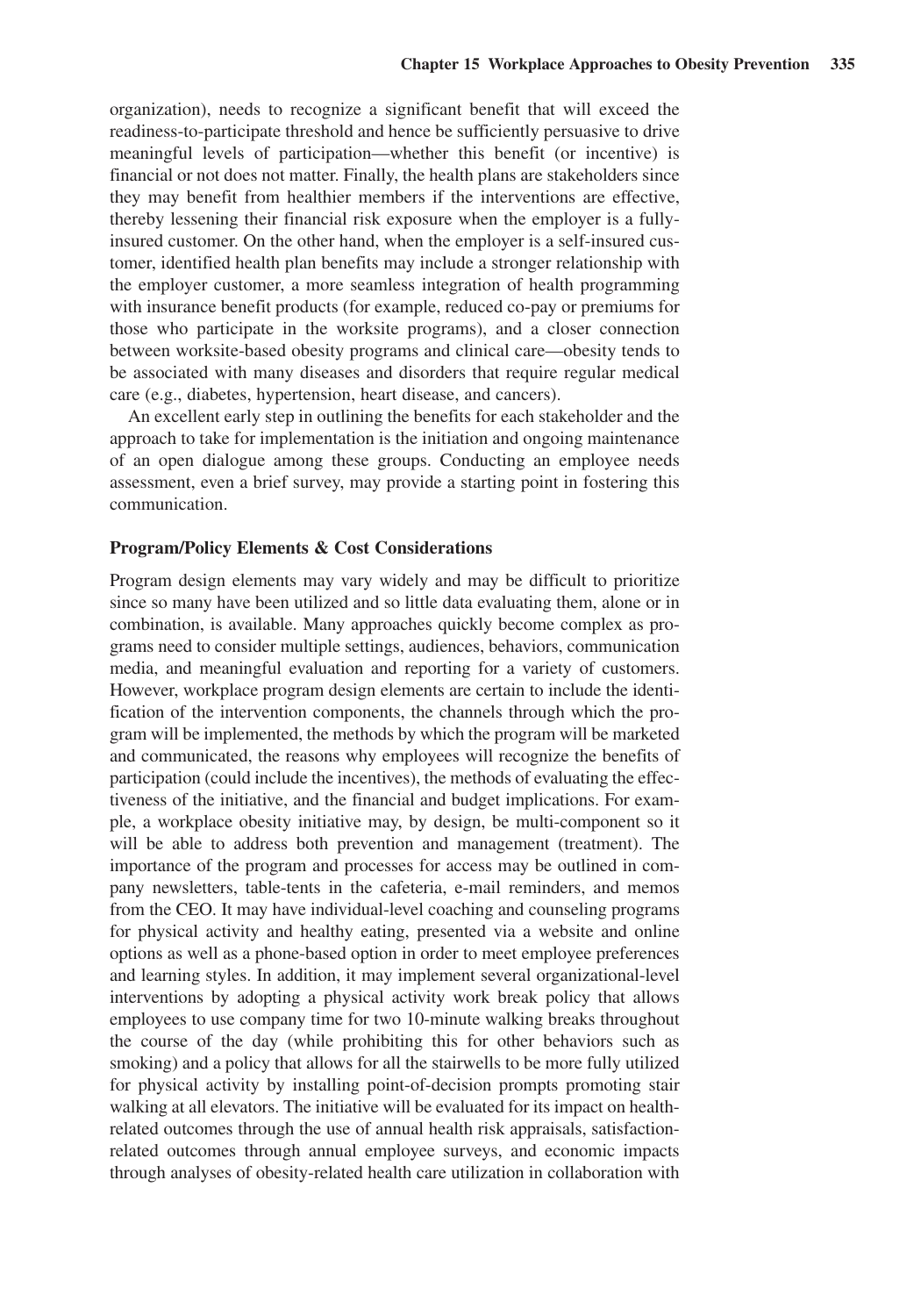the health plans. This initiative becomes a part of the organizational identity and culture because it is actively supported by the executives of the company and enjoys oversight from an employee advisory committee that is representative of the company's population.

From a program design perspective, focusing on a set of simple rules that directly relate to the realities of implementation in the real-world setting is paramount (Langley, 1996; Wheatley & Kellner-Rogers, 1996). A simple operationally-derived model has been proposed that involves four design steps that effectively combine science and practice, the "4-Ss" of program design (Pronk, 2003). The 4-Ss of program design include size, scope, scalability, and sustainability. Size refers to the degree of impact the program will induce, i.e., effect size. This can be based on a review of all available evidence which subsequently is used in the translation of such evidence into an operationally feasible program solution. Scope refers to the range of program operations and the extent of program activities. Scalability refers to the ability of the program to follow a systematically timed, planned, and graded series of steps that cumulatively account for the increasing reach of a program until a critical mass is attained or the entire target population is engaged. Finally, sustainability refers to the long-term, ongoing support for the program in relation to an accepted value proposition that balances allocated resources (e.g., time, money, people, etc.) against generated revenues or other benefits. Sustainability includes the confirmation of long-term program support through adequate proof of program performance (Pronk, 2003).

The program design steps represented by the 4-Ss include all program marketing, promotions and communications issues. Scalability of programs is directly related to how well a program is marketed and made accessible to employees. Since participation is one of the most important process measures to consider, a variety of strategies should be considered. These strategies include the successful inclusion of union leadership in the program design and planning phases, special outreach to workers of color and lower SES workers, the buy-in of executive leadership, the active support for program implementation of managers, targeted outreach to subgroups identified as key groups to reach based on analyses of available data (for example, groups incurring high health care costs, multiple risk factor groups, among others), and the inclusion of all levels of the company's hierarchy, as well as the ethnic/gender diversity representative(s) of the company in the health promotion or wellness committee (Baun, Horton, Storlie, & Association for Worksite Health Promotion., 1994; Linnan et al., 2005).

# **Approaches to Evaluation**

Evaluation should be an integral part of every worksite health promotion intervention. Appropriate process and outcome assessment will: (1) allow for a data-driven approach to programming; and (2) ensure that continuous (rapid cycle) improvement can take place while generating periodic reporting of program performance (Langley, 1996; Pronk, 2003; Wheatley & Kellner-Rogers, 1996). The evaluation approach needs to recognize that certain aspects of the program are designed to support the individual employee in changing behaviors whereas other aspects are more concerned with the work environment for the employees. Hence, individual (employee)-level as well as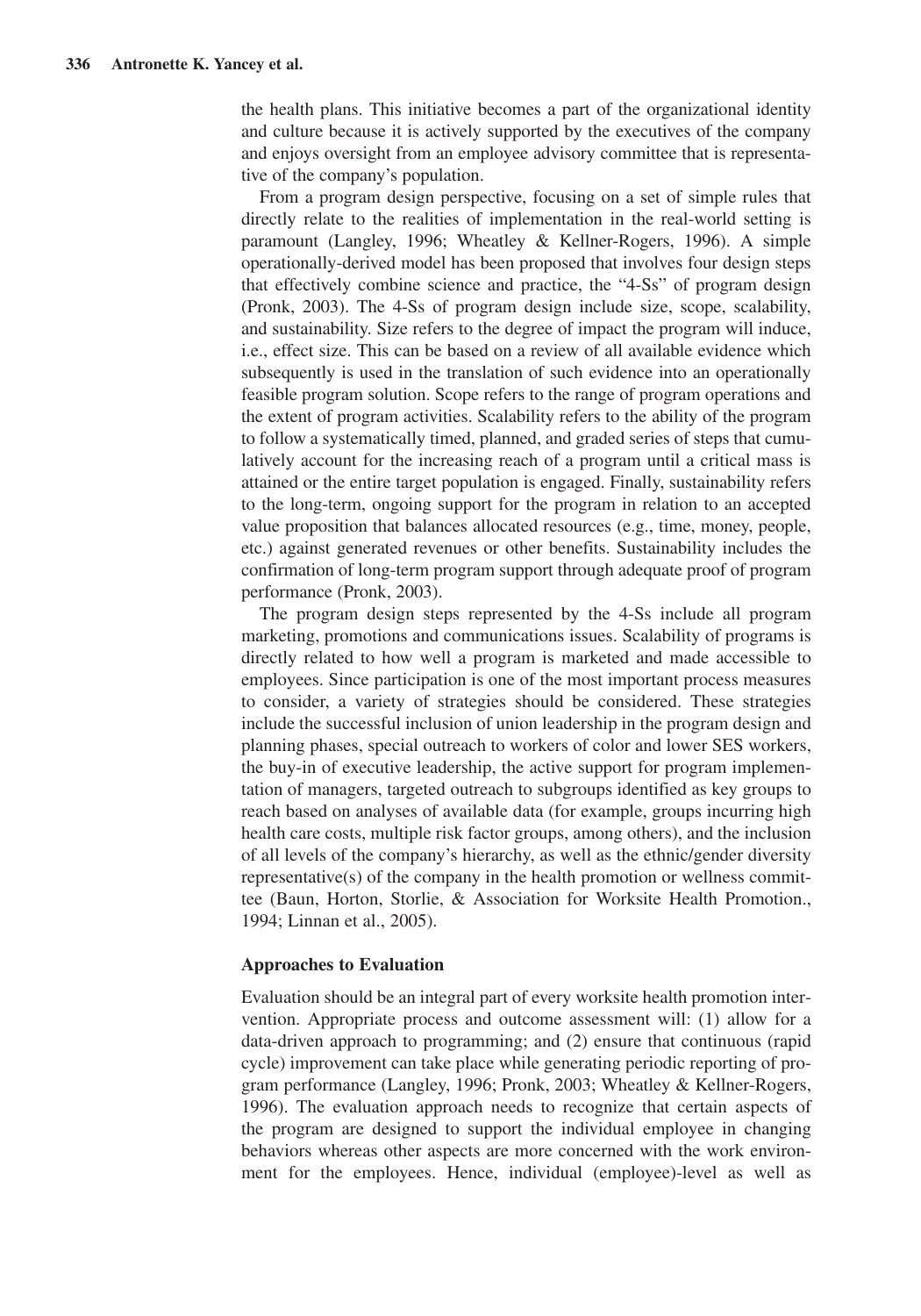organizational-level metrics should be included in the evaluation. In addition, measures should be utilized that are directly related to the goals and objectives of the program and they should be directly applicable to the overarching business needs that are relevant to program performance. Using this approach, evaluation metrics should capture the influence of the program at the level of the employee and the organization, and hence, include measures that reflect health-, weight-, productivity-, and medical cost-related outcomes (Table 15.2).

| <b>Type of Outcome</b>                                                | <b>Employee-centered</b><br>variables                                                                                                                                                                                                                                                                                                                                                     | Organizationally-focused<br>variables                                                                                                                                                                                                                                                                                                                                                                                                                                                                                  |
|-----------------------------------------------------------------------|-------------------------------------------------------------------------------------------------------------------------------------------------------------------------------------------------------------------------------------------------------------------------------------------------------------------------------------------------------------------------------------------|------------------------------------------------------------------------------------------------------------------------------------------------------------------------------------------------------------------------------------------------------------------------------------------------------------------------------------------------------------------------------------------------------------------------------------------------------------------------------------------------------------------------|
| Weight or lifestyle<br>change program<br>participation and<br>climate | Participation as well as<br>the degree of participation<br>(enrollment, engagement,<br>completion, etc.) must be<br>tracked in order to evaluate<br>the attractiveness of the<br>program options, the degree<br>to which marketing efforts<br>have been effective, and the<br>potential to document whether<br>or not a given employee is<br>eligible for program-related<br>incentives   | Changes in company policy,<br>company culture, and the<br>physical environment for<br>employees should be tracked<br>and documented, e.g., the<br>implementation of healthy<br>food options in the cafeteria,<br>the willingness of the CEO to<br>participate in company walks<br>or lead exercise breaks, and<br>the opening of a corporate<br>fitness center                                                                                                                                                         |
| Weight loss or<br>weight maintenance                                  | Weight-related outcomes<br>that reflect how well the<br>program impacts on excess<br>weight (prevention of weight<br>gain and/or weight loss) are<br>central to the evaluation efforts                                                                                                                                                                                                    | Performance-related outcomes<br>(e.g., productivity or work<br>performance) (Riedel et al., 2001)<br>are directly applicable to the<br>organization's interest. For example,<br>since presenteeism (the decrement<br>in productivity among workers<br>while they are at work) is estimated<br>to represent over 60% of the total<br>cost of illness for employees<br>(Pronk N. P., 2003) performance<br>while-at-work is recognized as an<br>increasingly important variable in<br>the evaluation of worksite programs |
| Health status, health care<br>utilization, and quality<br>of life     | Health behaviors related to weight<br>Health-related outcomes are required<br>to document the impact on overall<br>employee health, including the<br>prevention or management of diseases<br>and disorders. For example, efforts<br>to optimally manage weight may<br>directly influence the management<br>of chronic diseases in a worker<br>afflicted with diabetes and<br>hypertension | Cost-related outcomes (e.g., workers'<br>compensation, health insurance<br>ratings) are also one of the most<br>important organizational-level<br>metrics to be included in the<br>evaluation                                                                                                                                                                                                                                                                                                                          |
|                                                                       | Other categories of variables to<br>consider for inclusion are medical<br>and pharmacy utilization, and quality<br>of life indicators                                                                                                                                                                                                                                                     |                                                                                                                                                                                                                                                                                                                                                                                                                                                                                                                        |

**Table 15.2** Individual- and organizational-level evaluation metrics.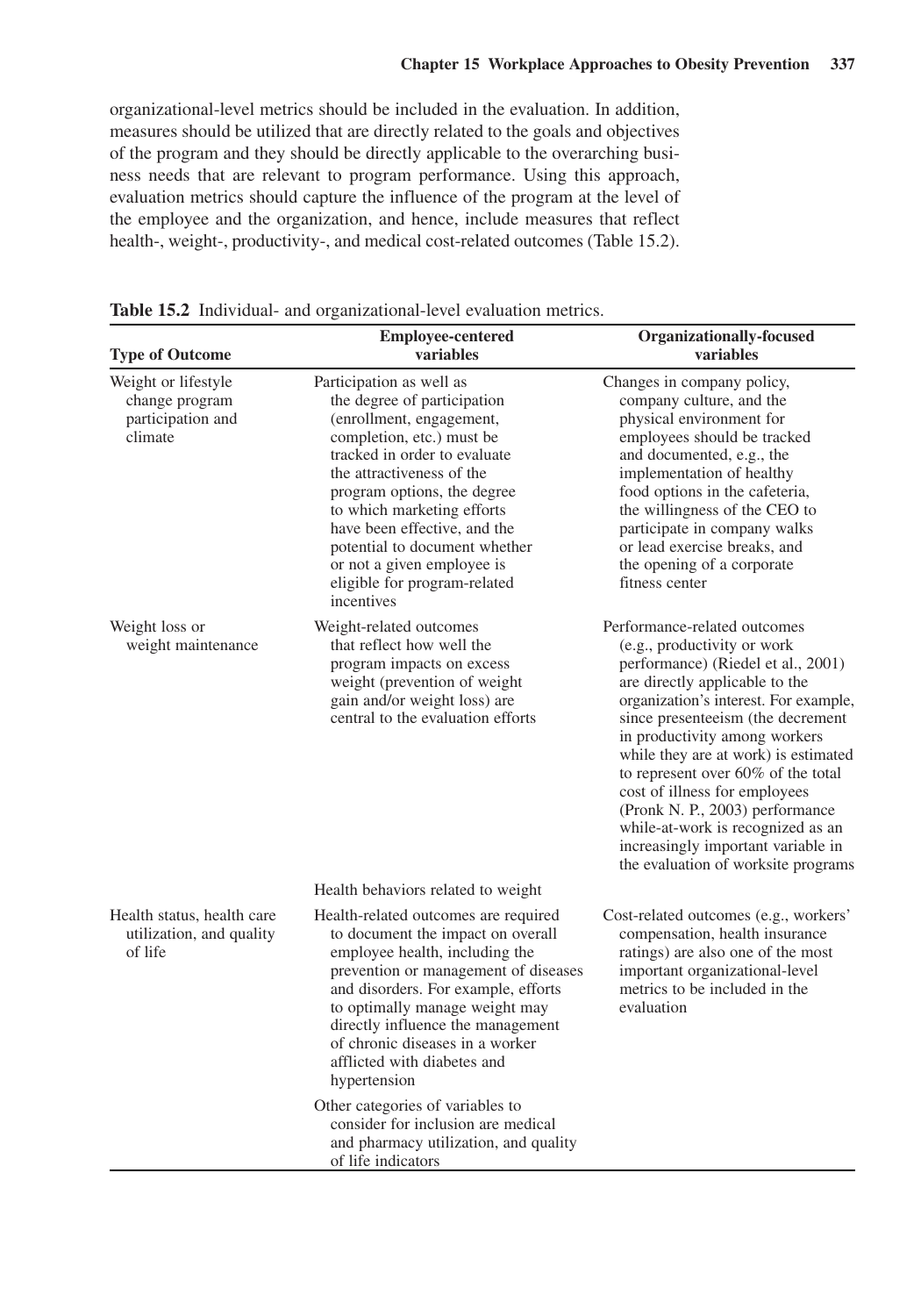Some evaluation may be done by company personnel. However, this poses a dilemma related to the data, as they represent sensitive information about co-workers. The data gathered should be managed in a way that protects and maintains confidentiality, abiding by rules and regulations outlined by the Health Insurance Portability and Accountability Act (HIPAA) and other applicable state laws. Individual-level data should not be shared with the employer in identifiable format.

Evaluation efforts must also consider the associated costs. The more comprehensive the intervention and the higher the investment made, the greater the need for a rigorous and thorough approach to evaluation. More complicated analyses also call for greater resources.

# **Guiding Principles**

Several important messages can be drawn from this review of workplace approaches to obesity prevention. A summary and synthesis of these messages follows below.

# **Summary**

- Socio-ecological principles suggest that the workplace is a key component in a multilevel approach to behavior change.
- Workplace obesity prevention and control intervention may assist in creating the social norms and political will to drive development, adoption and enforcement of aggressive obesity control legislation, e.g., taxes on obesitypromoting goods and services, subsidies to permit widespread distribution of affordable and high-quality produce, "Good Samaritan" laws to protect individuals and organizations providing time and space for physical activity from litigation. These approaches may also link to childhood obesity prevention, where the greatest traction currently resides in assuming societal responsibility and taking social action to combat obesity, e.g., as the majority of parents are workers, arguments to policymakers and social marketing messages promoting parental modeling of fit lifestyles, stress management benefits enhancing parenting capacity.
- Increased focus is needed in implementing environmental and policy interventions to promote physical activity, particularly engaging underserved populations, and maximizing evaluation conduct and rigor within resource constraints, e.g., through partnerships between academic institutions and public/private sector—simplified evaluation strategies are within resources and expertise of most programs (Glanz & Kristal, 2002).
- The levers to encourage environmental and policy change may differ between private and public sector employers, and this should inform the marketing and promotion of wellness policies/programs. The public sector has greater mission- and cost-related motivation, as they bear responsibility and costs for staff and residents of the communities they serve. The link to health disparities and social inequity issues may also provide momentum for policy change advocacy efforts, e.g., class action litigation to redress the maldistribution of parks and open space.
- All private industries are worksites, including those targeted in public health advocacy, e.g., food industry, TV/film production and distribution,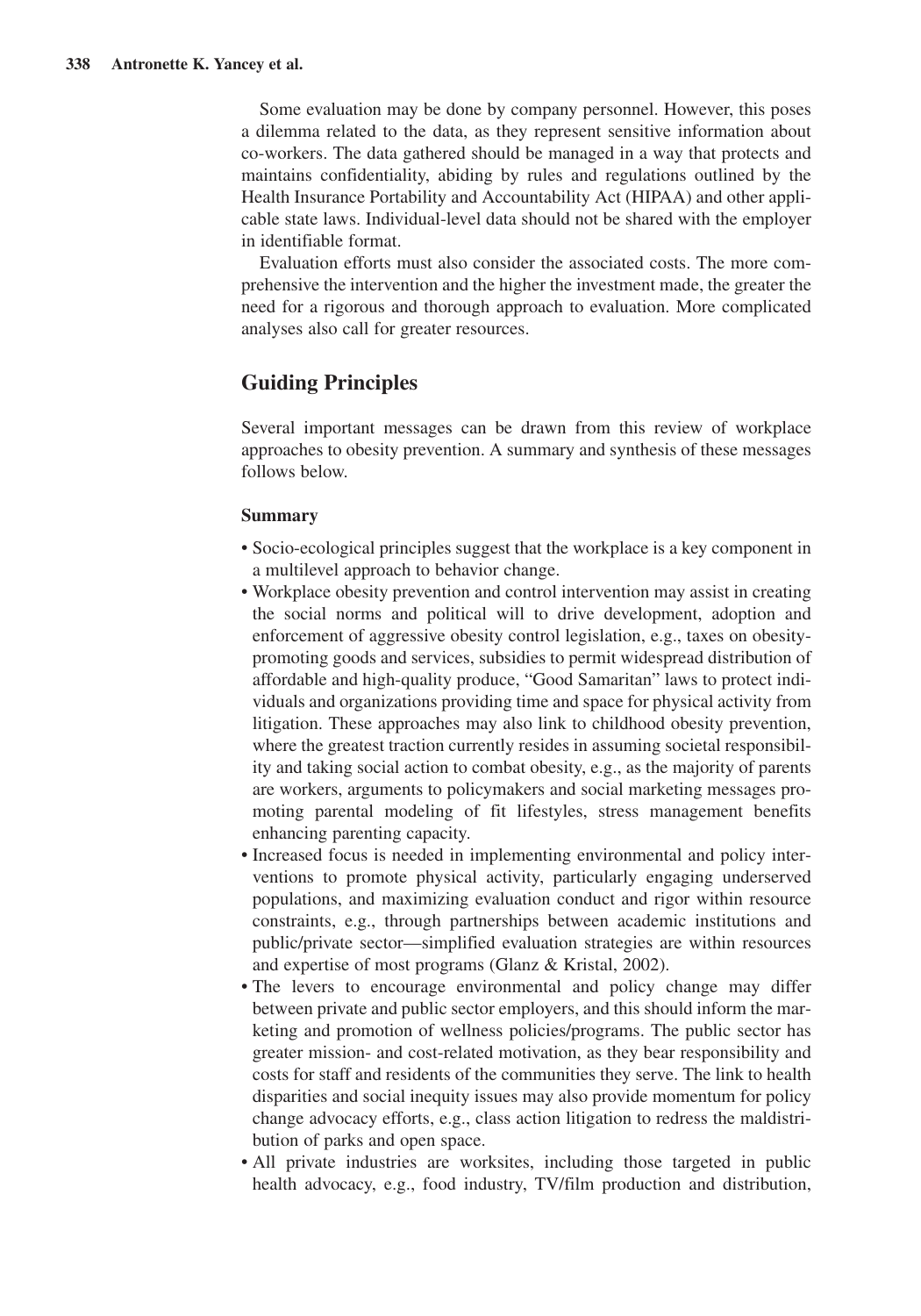automobile industry—this may provide leverage for changes in business practices, since obesity-related health care and productivity costs are markedly affecting the bottom line.

• The level of risk reduction needed to offset program costs is probably modest (estimates range from 8 to 42%), with lesser effect sizes likely needed for programs engaging higher proportions of the total employee population (increasing representation of overweight, lower SES and ethnic minority workers, i.e. those with more "room for improvement") (Ozminkowski, Goetzel, Santoro, Saenz, Eley, & Gorsky, 2004).

# **Future Directions**

- Public sector employers should offer wellness incentives to employees, and invest in their evaluation. Cost and productivity data may assist in adoption of models that may be made available to private employers to expand opportunities for their staff. In addition, their considerable purchasing power for various institutional work settings (e.g., schools, prisons, government building cafeterias) may be leveraged to place greater emphasis on nutritional value in the bidding and letting of these contracts (Trust for America's Health., 2005). This, in turn, may enhance the viability of businesses offering healthy food products, presenting the demand to assist the market economy in supplying a greater variety of healthy products at lower cost.
- Legislative action in this arena should be encouraged, e.g., the Healthy Workforce Act, SB 2558 (O'Donnell, 2005). Since liability for injuries incurred is a barrier commonly cited employers to integrating physical activity into workplace routine, legislative policy change addressing this issue may also be appropriate (Backman et al., 2004). Despite the imperfect science, tobacco control efforts should be emulated, in which policy changes were implemented without foreknowledge of their efficacy with rigorous evaluation to permit "mid-course corrections." The cost of waiting for better evidence is excessive, especially for underserved communities.
- Typically, work breaks have been reserved for smoking and coffee (healthcompromising or -neutral behaviors), and have been aggressively protected by workers and their unions (Taylor, 2005). Converting or expanding these breaks into opportunities for health-promoting behaviors with similar stress reduction and socializing benefits (i.e. the affective enhancement associated with short bouts of moderate intensity movement) (Bixby, Spalding, & Hatfield, 2001; Ekkekakis et al., 2000; Thayer, 1989; VanLanduyt, Ekkekakis, Hall, & Petruzzello, 2000) may be a way to capitalize on the social and physical infrastructure of the workplace. Given their possible framing as an entitlement (garnering union protection and advocacy), there is great potential for dissemination and institutionalization.

# **Conclusion**

Worksite intervention is central to population-based obesity control. Workplaces provide unparalleled opportunities to engage captive audiences of adults of all ethnic and socioeconomic backgrounds in healthy eating and active living. They also bridge key levels of intervention, i.e. individual (education/information), sociocultural environmental (group experiential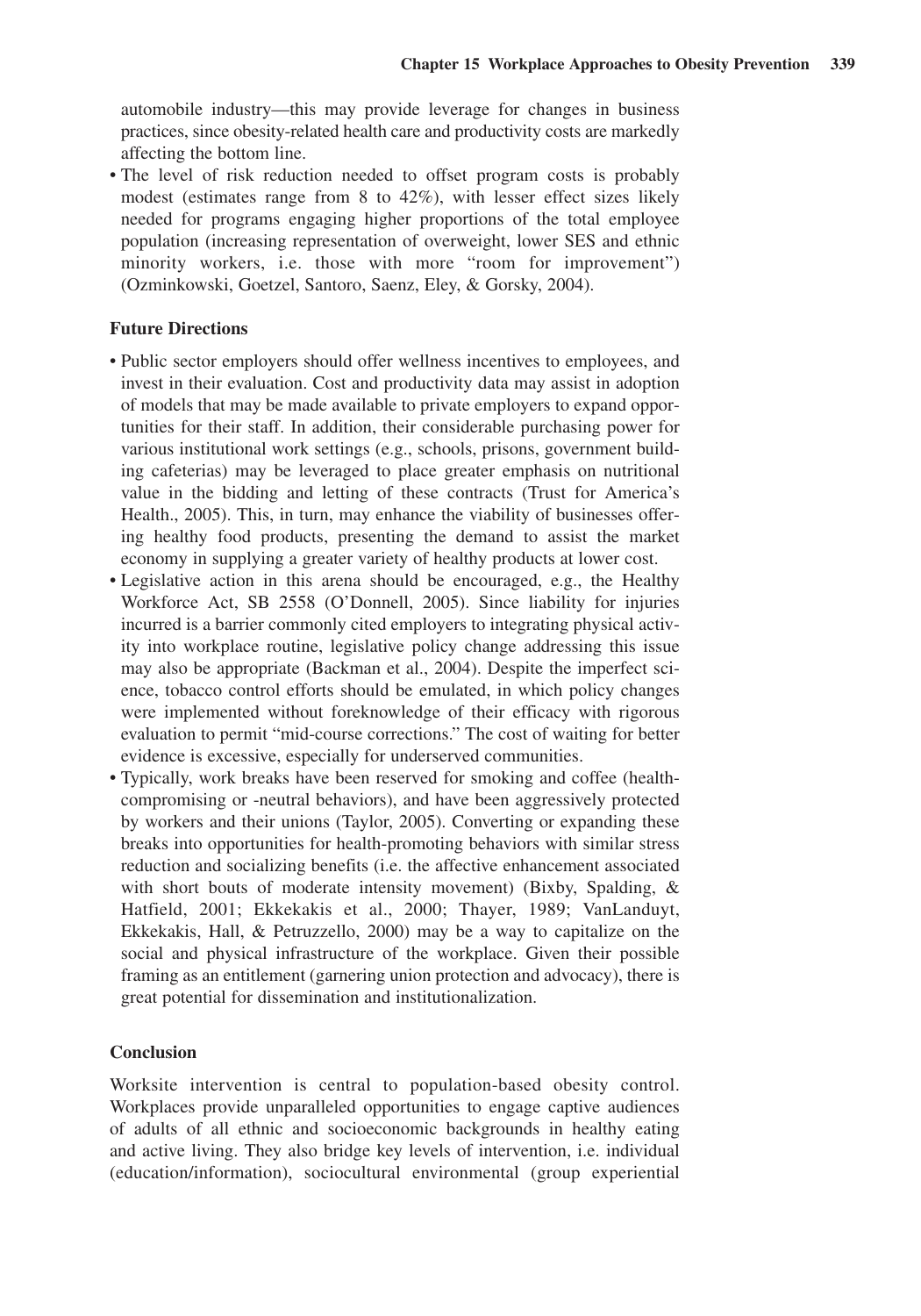learning and social support, role modeling influencing norms) and physical environmental/organizational systems (healthier vending options, stairwell renovation, distant parking incentives, brief exercise bouts during paid work hours). Furthermore, every sector and industry (including those profiting from the sale of tasty nutrient-poor foods and enticing sedentary entertainment and transportation products) are also employers adversely affected by the epidemic, and potential beneficiaries of improvements in population health and fitness status.

Worksites are particularly important settings at this early juncture in our development of policy and environmental approaches to obesity prevention and control. In these settings, decision-making by a single leader can positively influence the health of many people, at little "cost" to the individual, thereby potentiating demand for fitness-promoting goods and services, e.g., walkable neighborhoods and Farmers' Markets. Substantial increases in demand—one clinic, religious institution, corporation, health department, small business, or civic organization at a time—may create the political will to drive the passage of aggressive legislation. Such legislative policy change will reflect and advance the profound societal change required to produce dramatic behavioral change. Thus, the workplace can and should play a critical role in building the social change movement necessary to arrest the obesity pandemic.

#### **References**

- Algert, S. J., Agrawal, A., & Lewis, D. S. (2006). Disparities in access to fresh produce in low-income neighborhoods in Los Angeles. *American Journal of Preventive Medicine, 30*(5), 365–370.
- Andersen, R. E., Franckowiak, S. C., Snyder, J., Bartlett, S. J., & Fontaine, K. R. (1998). Can inexpensive signs encourage the use of stairs? Results from a community intervention. *Annals of Internal Medicine, 129*(5), 363–369.
- Anderson, L. H., Martinson, B. C., Crain, A. L., Pronk, N. P., Whitebird, R. R., & O'Connor, P. J., et al. (2005). Health care charges associated with physical inactivity, overweight, and obesity. *Preventing Chronic Disease, 2*(4), A09.
- Backman, D. R., Carman, J. S., & Aldana, S. G. (2004). *Fruits and vegetables and physical activity at the worksite: Business leaders and working women speak out on access and environment.* Sacramento, CA: California Department of Health Services.
- Bandura, A. (1986). *Social foundations of thought and action: A social cognitive theory*. Englewood Cliffs, N.J.: Prentice-Hall.
- Baun, W. B., Horton, W. L., Storlie, J., & Association for Worksite Health Promotion. (1994). *Guidelines for employee health promotion programs*. Champaign, IL: Human Kinetics.
- Beresford, S. A., Thompson, B., Feng, Z., Christianson, A., McLerran, D., & Patrick, D. L. (2001). Seattle 5 a Day worksite program to increase fruit and vegetable consumption. *Preventive Medicine, 32*(3), 230–238.
- Bixby, W. R., Spalding, T. W., & Hatfield, B. D. (2001). Temporal dynamics and dimensional specificity of the affective response to exercise of varying intensity: Differing pathways to a common outcome. *Journal of Sport & Exercise Psychology, 23*(3), 171–190.
- Blair, S. N., Piserchia, P. V., Wilbur, C. S., & Crowder, J. H. (1986). A public health intervention model for work-site health promotion. Impact on exercise and physical fitness in a health promotion plan after 24 months. *Journal of the American Medical Association, 255*(7), 921–926.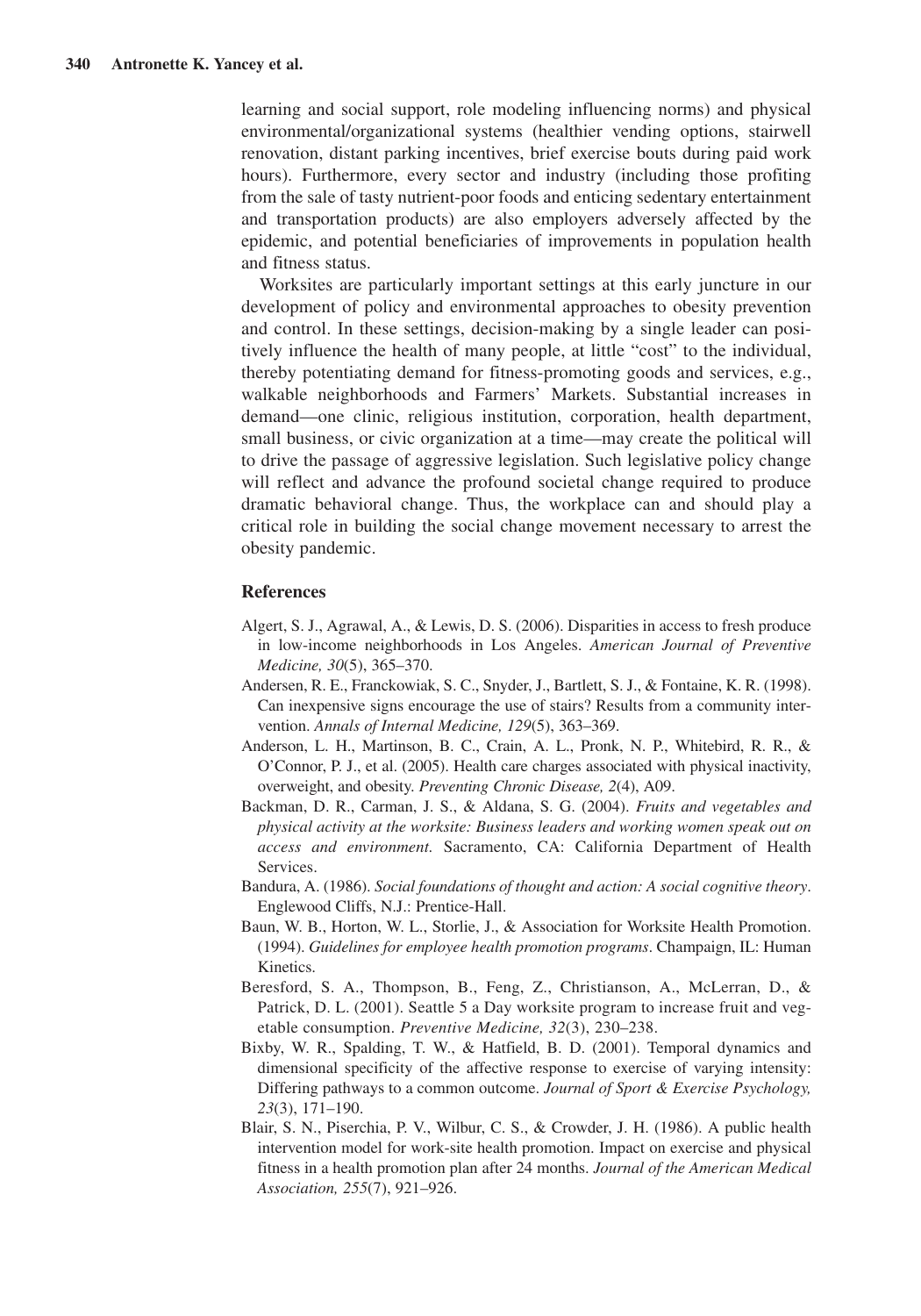- Breslow, L. (2001). Why health promotion lags knowledge about healthful behavior. *American Journal of Health Promotion, 15*(5), 388–390.
- Caban, A. J., Lee, D. J., Fleming, L. E., Gomez-Marin, O., LeBlanc, W., & Pitman, T. (2005). Obesity in U.S. workers: The national health interview survey, 1986 to 2002. *American Journal of Public Health, 95*(9), 1614–1622.
- California Nutrition Network, & California Department of Health Service. (2004). Workplace Nutrition and Physical Activity. *Issue Brief, 1*(1), 1–8.
- Campbell, M. K., Tessaro, I., DeVellis, B., Benedict, S., Kelsey, K., & Belton, L., et al. (2002). Effects of a tailored health promotion program for female blue-collar workers: health works for women. *Preventive Medicine, 34*(3), 313–323.
- Colditz, G., & Mariani, A. (2000). The cost of obesity and sedentarism in the United States. In C. Bouchard (Ed.), *Physical activity and obesity* (pp. vii, 400). Champaign, IL: Human Kinetics.
- Coleman, K. J., & Gonzalez, E. C. (2001). Promoting stair use in a U.S.-Mexico border community. *American Journal of Public Health, 91*(12), 2007–2009.
- Crawford, P. B., Gosliner, W., Strode, P., Samuels, S. E., Burnett, C., & Craypo, L., et al. (2004). Walking the talk: Fit WIC wellness programs improve self-efficacy in pediatric obesity prevention counseling. *American Journal of Public Health, 94*(9), 1480–1485.
- Daly, J., Licata, M., Gillham, K., & Wiggers, J. (2005). Increasing the health promotion practices of workplaces in Australia with a proactive telephone-based intervention. *American Journal of Health Promotion, 19*(3), 163–166.
- Day, K. (2006). Active living and social justice: Planning for physical activity in lowincome, black, and Latino communities. *Journal of the American Planning Association, 72*(1), 88–99.
- Dishman, R. K., Oldenburg, B., O'Neal, H., & Shephard, R. J. (1998). Worksite physical activity interventions. *American Journal of Preventive Medicine, 15*(4), 344–361.
- Donnelly, J. (2005). Physical activity across the curriculum/Take 10! Wichita, KS: Institute of Medicine: Progress in Addressing Childhood Obesity meeting.
- Eastman, K. L., Corona, R., Ryan, G. W., Warsofsky, A. L., & Schuster, M. A. (2005). Worksite-based parenting programs to promote healthy adolescent sexual development: A qualitative study of feasibility and potential content. *Perspectives on Sexual and Reproductive Health, 37*(2), 62–69.
- Ekkekakis, P., Hall, E. E., VanLanduyt, L. M., & Petruzzello, S. J. (2000). Walking in (affective) circles: Can short walks enhance affect? *Journal of Behavioral Medicine, 23*(3), 245–275.
- Elbel, R., Aldana, S., Bloswick, D., & Lyon, J. L. (2003). A pilot study evaluating a peer led and professional led physical activity intervention with blue-collar employees. *Work, 21*(3), 199–210.
- Emmons, K. M. (2000). Behavioral and social science contributions to the health of adults in the United States. In B. D. Smedley, S. L. Syme & Institute of Medicine (U.S.). Committee on Capitalizing on Social Science and Behavioral Research to Improve the Public's Health. (Eds.), *Promoting health: intervention strategies from social and behavioral research* (pp. xiv, 493). Washington, DC: National Academy Press.
- Emmons, K. M., Linnan, L., Abrams, D., & Lovell, H. J. (1996). Women who work in manufacturing settings: factors influencing their participation in worksite health promotion programs. *Womens Health Issues, 6*(2), 74–81.
- Englberger, L. (1999). Prizes for weight loss. *Bull World Health Organ, 77*(1), 50–53.
- Estabrooks, P. A., Lee, R. E., & Gyurcsik, N. C. (2003). Resources for physical activity participation: Does availability and accessibility differ by neighborhood socioeconomic status? *Annals of Behavioral Medicine, 25*(2), 100–104.
- Ewing, R., Schmid, T., Killingsworth, R., Zlot, A., & Raudenbush, S. (2003). Relationship between urban sprawl and physical activity, obesity, and morbidity. *American Journal of Health Promotion, 18*(1), 47–57.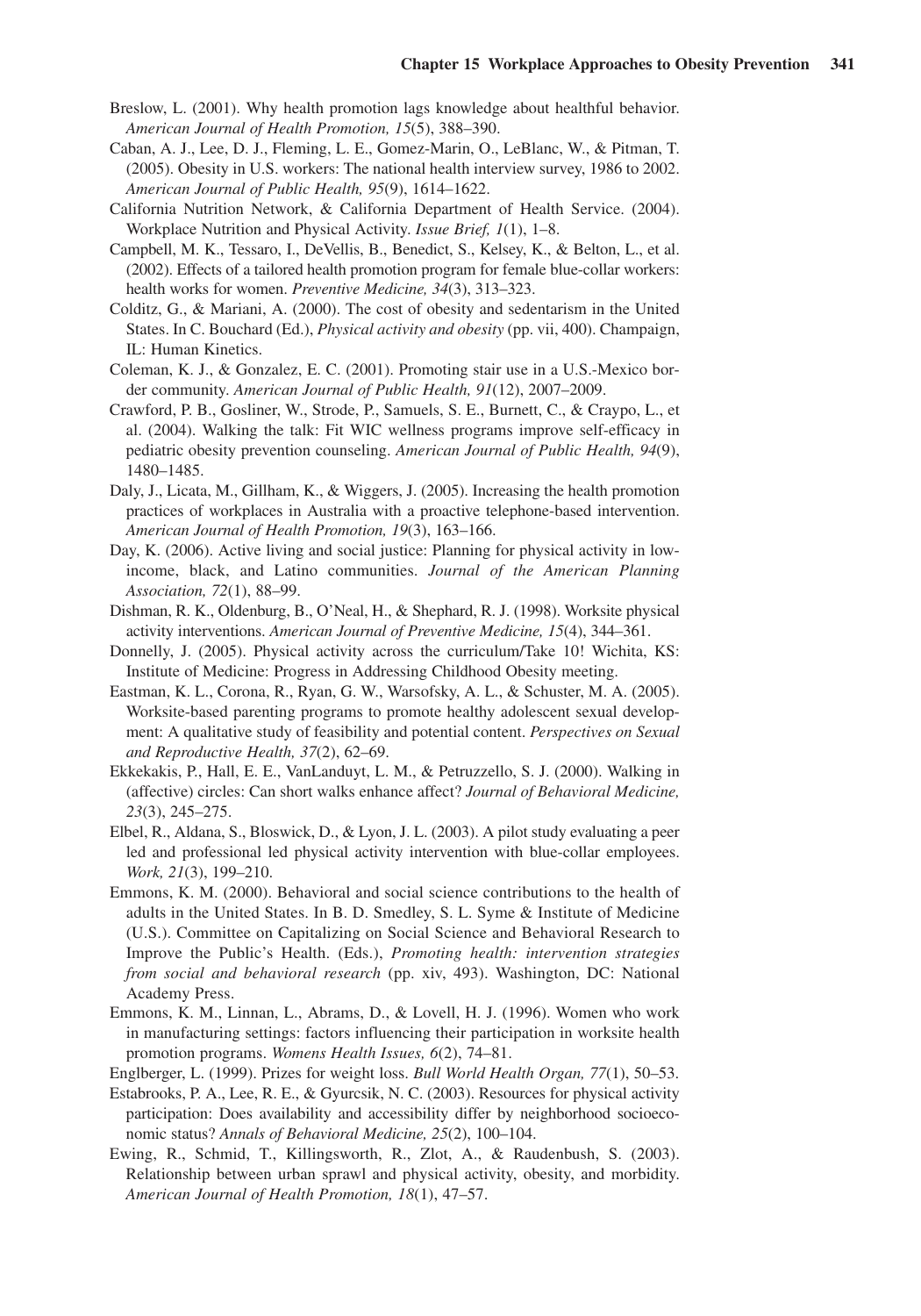- Finkelstein, E., Fiebelkorn, C., & Wang, G. (2005). The costs of obesity among fulltime employees. *American Journal of Health Promotion, 20*(1), 45–51.
- Finkelstein, E. A., Fiebelkorn, I. C., & Wang, G. (2003). *National medical spending attributable to overweight and obesity: How much, and who's paying?*: Health Affairs.
- Finkelstein, E. A., Fiebelkorn, I. C., & Wang, G. (2004). State-level estimates of annual medical expenditures attributable to obesity. *Obesity Research, 12*(1), 18–24.
- Fox, L. D., Rejeski, W. J., & Gauvin, L. (2000). Effects of leadership style and group dynamics on enjoyment of physical activity. *American Journal of Health Promotion, 14*(5), 277–283.
- French, S. A., Jeffery, R. W., Story, M., Breitlow, K. K., Baxter, J. S., & Hannan, P., et al. (2001). Pricing and promotion effects on low-fat vending snack purchases: The CHIPS Study. *American Journal of Public Health, 91*(1), 112–117.
- Galbally, R. L. (1997). Health-promoting environments: Who will miss out? *Australia and New Zealand Journal of Public Health, 21*(4 Spec No), 429–430.
- Giles-Corti, B., & Donovan, R. J. (2002). The relative influence of individual, social and physical environment determinants of physical activity. *Social Science & Medicine, 54*(12), 1793–1812.
- Glanz, K., & Kristal, A. R. (2002). Worksite nutrition programs. In M. P. O'Donnell (Ed.), *Health promotion in the workplace* (3rd ed., pp. 274-292). Albany: Delmar Thomson Learning.
- Glasgow, R. E., Vogt, T. M., & Boles, S. M. (1999). Evaluating the public health impact of health promotion interventions: The RE-AIM framework. *American Journal of Public Health, 89*(9), 1322–1327.
- Goetzel, R. Z., Ozminkowski, R. J., Bruno, J. A., Rutter, K. R., Isaac, F., & Wang, S. (2002). The long-term impact of Johnson & Johnson's Health & Wellness Program on employee health risks. *Journal of Occupation and Environmental Medicine, 44*(5), 417–424.
- Golaszewski, T., & Fisher, B. (2002). Heart check: The development and evolution of an organizational heart health assessment. *American Journal of Health Promotion, 17*(2), 132–153.
- Hammond, S. L., Leonard, B., & Fridinger, F. (2000). The centers for disease control and prevention director's physical activity challenge: An evaluation of a worksite health promotion intervention. *American Journal of Health Promotion, 15*(1), 17–20, ii.
- Hemp, P. (2004). Presenteeism: At work—but out of it. *Harv Bus Rev, 82*(10), 49–58, 155.
- Hertz, R. P., Unger, A. N., McDonald, M., Lustik, M. B., & Biddulph-Krentar, J. (2004). The impact of obesity on work limitations and cardiovascular risk factors in the U.S. workforce. *Journal of Occupation and Environmental Medicine, 46*(12), 1196–1203.
- Hill, J. O., Thompson, H., & Wyatt, H. (2005). Weight maintenance: What's missing? *Journal of the American Dietetic Association, 105*(5 Suppl 1), S63–S66.
- Hill, J. O., & Wyatt, H. R. (2005). Role of physical activity in preventing and treating obesity. *Journal of Applied Physiology, 99*(2), 765–770.
- Hunt, M. K., Stoddard, A. M., Barbeau, E., Goldman, R., Wallace, L., & Gutheil, C., et al. (2003). Cancer prevention for working class, multiethnic populations through small businesses: the healthy directions study. *Cancer Causes & Control, 14*(8), 749–760.
- Institute of Medicine (U.S.). (2004). *Weight management: State of the science and opportunities for military programs. Available from:* 
	- *http://www.nap.edu/catalog/10783.html*: Subcommittee on Military Weight Management, Committee on Military Nutrition Research.
- Institute of Medicine (U.S.). (2006). *Progress in preventing childhood obesity: Focus on industry – Brief summary: Institute of medicine regional symposium*. Washington, DC: National Academies of Sciences.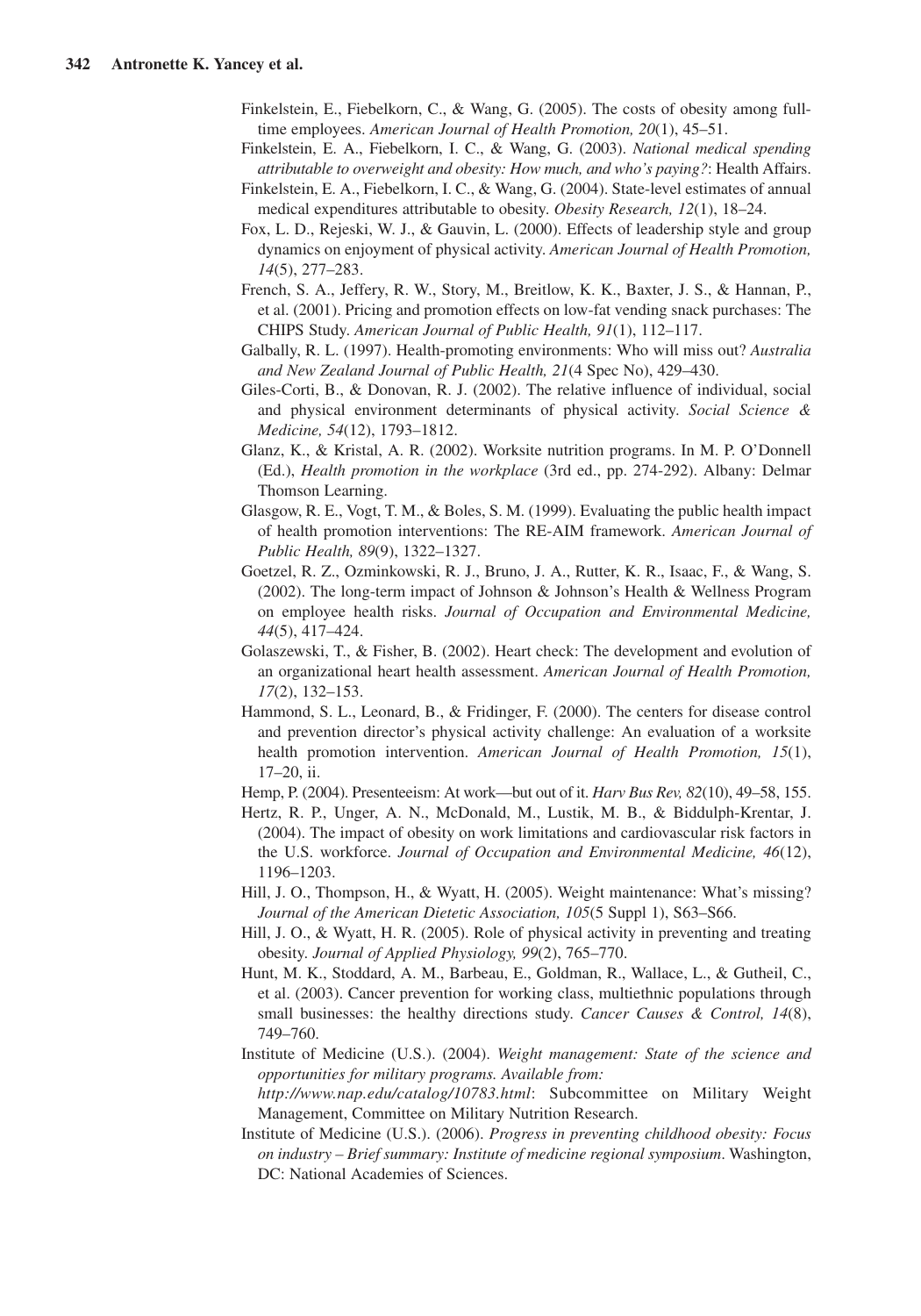- Institute of Medicine (U.S.). Committee to Assess Worksite Preventive Health Program Needs for NASA Employees. (2005). *Integrating employee health: A model program for NASA*. Washington, DC: National Academies Press.
- Jeffery, R. W., & Utter, J. (2003). The changing environment and population obesity in the United States. *Obesity Research, 11*(Suppl. 11), 12S–22S.
- Kaplan, G. D., Brinkman-Kaplan, V., & Framer, E. M. (2002). Worksite weight management. In M. P. O'Donnell (Ed.), *Health promotion in the workplace* (3rd ed., pp. xxvi, 614). Albany: Delmar Thomson Learning.
- Katz, D. L., O'Connell, M., Yeh, M. C., Nawaz, H., Njike, V., & Anderson, L. M., et al. (2005). Public health strategies for preventing and controlling overweight and obesity in school and worksite settings: A report on recommendations of the task force on community preventive services. *Medicine and Science in Sports and Exercise, 54*(RR-10), 1–12.
- Kimm, S. Y., Glynn, N. W., Obarzanek, E., Kriska, A. M., Daniels, S. R., & Barton, B. A., et al. (2005). Relation between the changes in physical activity and body-mass index during adolescence: A multicentre longitudinal study. *Lancet, 366*(9482), 301–307.
- Kumanyika, S. (2002). Obesity treatment in minorities. In T. A. Wadden & A. J. Stunkard (Eds.), *Obesity: theory and therapy* (3rd ed., pp. xiii, 377). New York: Guilford Publications, Inc.
- Kumanyika, S., & Grier, S. (2006). Targeting interventions for ethnic minority and lowincome populations. *Future of Children, 16*(1), 187–207.
- Kumanyika, S. K. (2001). Minisymposium on obesity: Overview and some strategic considerations. *Annu Rev Public Health, 22*, 293–308.
- Lakdawalla, D. N., Bhattacharya, J., & Goldman, D. P. (2004). Are the young becoming more disabled? *Health Affairs, 23*(1), 168–176.
- Lakdawalla, D. N., Goldman, D. P., & Shang, B. (2005). The health and cost consequences of obesity among the future elderly. *Health Affairs*.
- Langley, G. J. (1996). *The improvement guide: A practical approach to enhancing organizational performance* (1st ed.). San Francisco: Jossey-Bass Publishers.
- Lara, A. (2004, December 6, 2004). *Obesidady diabetes: Participacion de la sociedad civil.* Paper presented at the Public Health Institute Board of Directors Meeting, Puerto Vallarte, Mexico.
- Leslie, J., Yancey, A., McCarthy, W., Albert, S., Wert, C., & Miles, O., et al. (1999). Development and implementation of a school-based nutrition and fitness promotion program for ethnically diverse middle-school girls. *Journal of the American Dietetic Association, 99*(8), 967–970.
- Linenger, J. M., Chesson, C. V., 2nd, & Nice, D. S. (1991). Physical fitness gains following simple environmental change. *American Journal of Preventive Medicine, 7*(5), 298–310.
- Linnan, L., LaMontagne, A. D., Stoddard, A., Emmons, K. M., & Sorensen, G. (2005). Norms and their relationship to behavior in worksite settings: An application of the Jackson return potential model. *American Journal of Health Behavior, 29*(3), 258–268.
- Lloyd, L. K., Cook, C. L., & Kohl, H. W. (2005). A pilot study of teachers' acceptance of a classroom-based physical activity curriculum tool: TAKE 10! Texas Association for Health, Physical Education, Recreation, and Dance (TAHPERD) Journal*, 73*(3), 8–11.
- Maibach, E. W. (2003). Recreating communities to support active living: A new role for social marketing. *American Journal of Health Promotion, 18*(1), 114–119.
- Marcus, B., Williams, D., Dubbert, P. M., Sallis, J. F., King, A. C., & Yancey, A. K., et al. (2006, December12). Physical activity interventions: What we know and what we need to know. A statement from the Council on Clinical Cardiology (Subcommittee on Exercise, Rehabilitation, and Prevention) and the Council on Nutrition, Physical Activity, and Metabolism (Subcommittee on Physical Activity)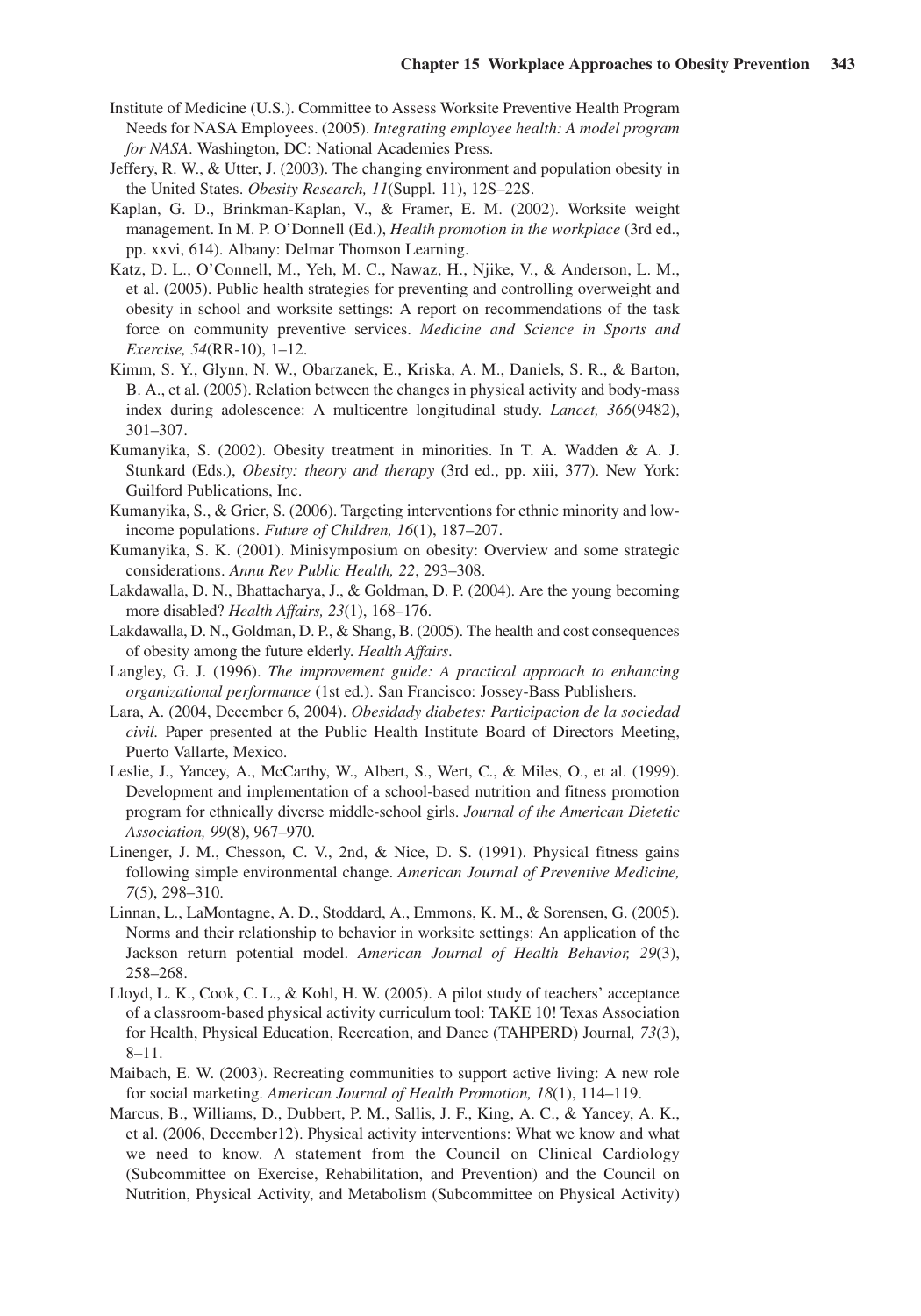of the American Heart Association. *Circulation*, *114*(24), 2739–2752. Epub (2006, December 4).

- Matson-Koffman, D. M., Brownstein, J. N., Neiner, J. A., & Greaney, M. L. (2005). A site-specific literature review of policy and environmental interventions that promote physical activity and nutrition for cardiovascular health: What works? *American Journal of Health Promotion, 19*(3), 167–193.
- Matsudo, S. M., Matsudo, V. R., Araujo, T. L., Andrade, D. R., Andrade, E. L., & de Oliveira, L. C., et al. (2003). The Agita Sao Paulo Program as a model for using physical activity to promote health. *Revista panamericana de salud pública, 14*(4), 265–272.
- McKeever, C., Faddis, C., Koroloff, N., & Henn, J. (2004). Wellness within REACH: mind, body, and soul: A no-cost physical activity program for African Americans in Portland, Oregon, to combat cardiovascular disease. *Ethnicity and Disease, 14*(3 Suppl 1), S93–S101.
- Metzler, M. W., & Williams, S. (In press, 2007). A classroom-based physical activity and academic content program: more than a "pause that refreshes"? *Journal of Classroom Interaction.*
- Mummery, W. K., Schofield, G. M., Steele, R., Eakin, E. G., & Brown, W. J. (2005). Occupational sitting time and overweight and obesity in Australian workers. *American Journal of Preventive Medicine, 29*(2), 91–97.
- Naik, G. (2005, November 16). New buildings help people fight flab*. Wall Street Journal,* B1–B2.
- Nicoll, G. (2007). Spatial measure associated with stair use. *American Journal of Health Promotion*, *21*(4S), 346–352.
- O'Donnell, M. P. (1986). Definition of health promotion: Part II: Levels of programs. *American Journal of Health Promotion, 1*(2), 6–9.
- O'Donnell, M. P. (2005). The healthy workforce act, S2558. *American Journal of Health Promotion, 19*(3), 9–10.
- Oldenburg, B. F., Sallis, J. F., Ffrench, M. L., & Owen, N. (1999). Health promotion research and the diffusion and institutionalization of interventions. *Health Education Research, 14*(1), 121–130.
- Ozminkowski, R. J., Goetzel, R. Z., Santoro, J., Saenz, B. J., Eley, C., & Gorsky, B. (2004). Estimating risk reduction required to break even in a health promotion program. *American Journal of Health Promotion, 18*(4), 316–325.
- Ozminkowski, R. J., Ling, D., Goetzel, R. Z., Bruno, J. A., Rutter, K. R., & Isaac, F., et al. (2002). Long-term impact of Johnson & Johnson's Health & Wellness Program on health care utilization and expenditures. *Journal of Occupation and Environmental Medicine, 44*(1), 21–29.
- Passe, D. H., Horn, M., & Murray, R. (2000). Impact of beverage acceptability on fluid intake during exercise. *Appetite, 35*(3), 219–229.
- Peltomaki, P., Johansson, M., Ahrens, W., Sala, M., Wesseling, C., & Brenes, F., et al. (2003). Social context for workplace health promotion: Feasibility considerations in Costa Rica, Finland, Germany, Spain and Sweden. *Health Promotion International, 18*(2), 115–126.
- Peterson, M., & Wilson, J. F. (2002). The Culture-Work-Health model and work stress. *American Journal of Health Behavior, 26*(1), 16–24.
- Pierce, J. P., White, M. M., & Gilpin, E. A. (2005). Adolescent smoking decline during California's tobacco control programme. *Tobacco Control, 14*(3), 207–212.
- Pohjonen, T., & Ranta, R. (2001). Effects of worksite physical exercise intervention on physical fitness, perceived health status, and work ability among home care workers: Five-year follow-up. *Preventive Medicine, 32*(6), 465–475.
- Powell, L. M., Slater, S., & Chaloupka, F. J. (2004). The relationship between community physical activity settings and race, ethnicity, and SES. *Evidence-Based Preventive Medicine, 1*(2), 135–144.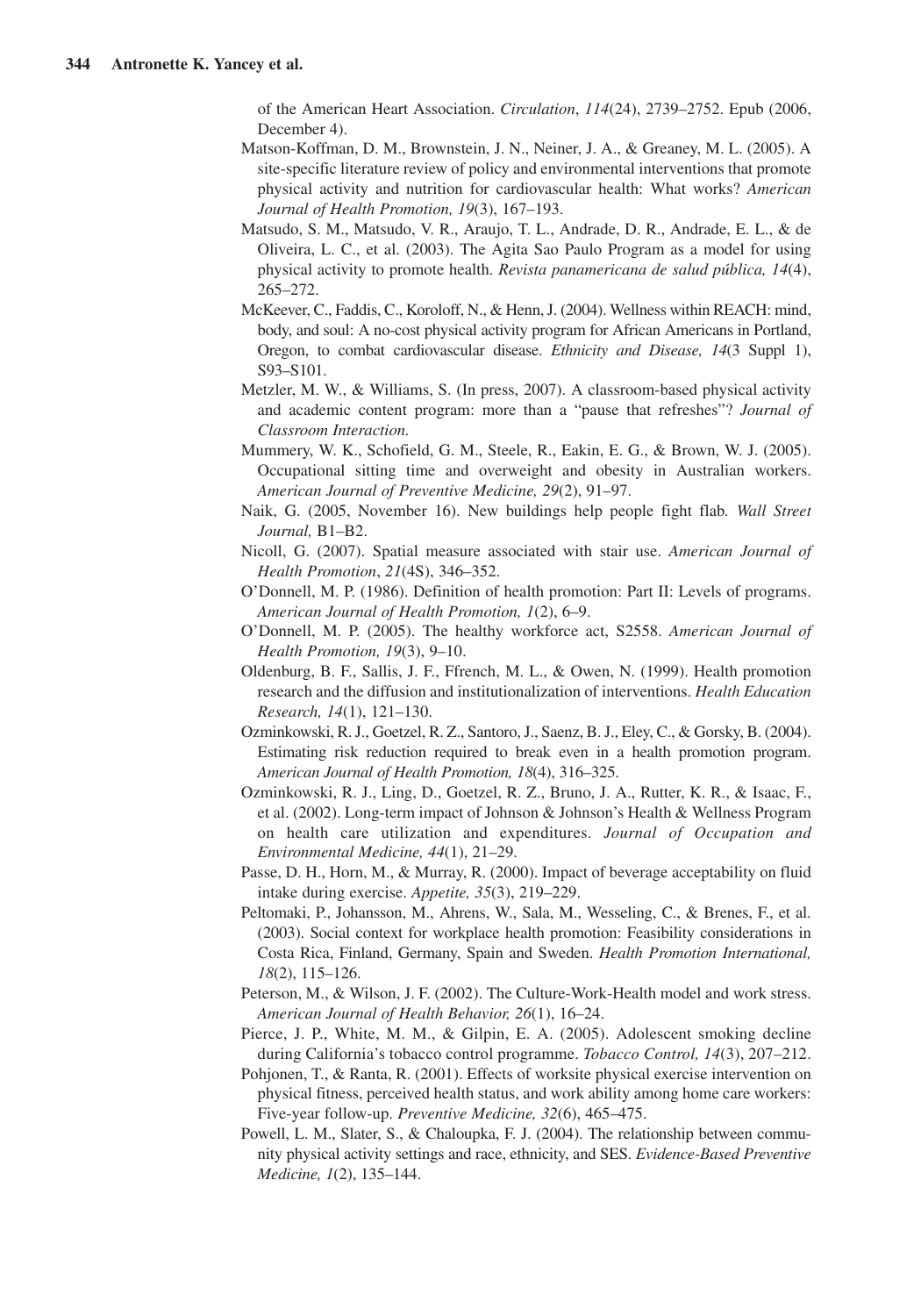- Pronk, N. P. (2003). Designing and evaluating health promotion programs: Simple rules for a complex issue. *Disease Management and Health Outcomes, 11*(3), 149–157.
- Pronk, N. P., Martinson, B., Kessler, R. C., Beck, A. L., Simon, G. E., & Wang, P. (2004). The association between work performance and physical activity, cardiorespiratory fitness, and obesity. *Journal of Occupation and Environmental Medicine, 46*(1), 19–25.
- Pronk, S. J., Pronk, N. P., Sisco, A., Ingalls, D. S., & Ochoa, C. (1995). Impact of a daily 10-minute strength and flexibility program in a manufacturing plant. *American Journal of Health Promotion, 9*(3), 175–178.
- Puska, P., Nissinen, A., Tuomilehto, J., Salonen, J. T., Koskela, K., & McAlister, A., et al. (1985). The community-based strategy to prevent coronary heart disease: Conclusions from the ten years of the North Karelia project. *Annu Rev Public Health, 6*, 147–193.
- Task Force on Community Preventive Services. (2002). Recommendations to increase physical activity in communities. *American Journal of Preventive Medicine, 22*(Suppl. 4), 67–72.
- Riedel, J. E., Lynch, W., Baase, C., Hymel, P., & Peterson, K. W. (2001). The effect of disease prevention and health promotion on workplace productivity: A literature review. *American Journal of Health Promotion, 15*(3), 167–191.
- Rogers, E. M. (2003). *Diffusion of innovations* (5th ed.). New York: Free Press.
- Seabury, S. A., Lakdawalla, D., & Reville, R. T. (2005). *The Economics of integrating injury and illness prevention and health promotion programs* (No. Working Paper No. WR-243-ICJ. 2005). Santa Monica, CA: RAND Corporation.
- Sevick, M. A., Dunn, A. L., Morrow, M. S., Marcus, B. H., Chen, G. J., & Blair, S. N. (2000). Cost-effectiveness of lifestyle and structured exercise interventions in sedentary adults: Results of project ACTIVE. *American Journal of Preventive Medicine, 19*(1), 1–8.
- Shephard, R. J. (1992). A critical analysis of work-site fitness programs and their postulated economic benefits. *Medicine and Science in Sports and Exercise, 24*(3), 354–370.
- Sorensen, G., Barbeau, E., Stoddard, A. M., Hunt, M. K., Kaphingst, K., & Wallace, L. (2005). Promoting behavior change among working-class, multiethnic workers: Results of the healthy directions—small business study. *American Journal of Public Health, 95*(8), 1389–1395.
- Sorensen, G., Hunt, M. K., & Morris, D. H. (1990). Promoting healthy eating patterns in the worksite: The Treatwell intervention model. *Health Education Research, 5*, 505–515.
- Sorensen, G., Linnan, L., & Hunt, M. K. (2004). Worksite-based research and initiatives to increase fruit and vegetable consumption. *Preventive Medicine, 39*(Suppl. 2), S94–S100.
- Sorensen, G., Stoddard, A., Peterson, K., Cohen, N., Hunt, M. K., & Stein, E., et al. (1999). Increasing fruit and vegetable consumption through worksites and families in the treatwell 5-a-day study. *American Journal of Public Health, 89*(1), 54–60.
- Sorensen, G., Stoddard, A. M., LaMontagne, A. D., Emmons, K., Hunt, M. K., & Youngstrom, R., et al. (2002). A comprehensive worksite cancer prevention intervention: Behavior change results from a randomized controlled trial (United States). *Cancer Causes & Control, 13*(6), 493–502.
- Stahl, T., Rutten, A., Nutbeam, D., Bauman, A., Kannas, L., & Abel, T., et al. (2001). The importance of the social environment for physically active lifestyle—results from an international study. *Social Science & Medicine, 52*(1), 1–10.
- Steckler, A., & Goodman, R. (1989). How to institutionalize health promotion programs. *American Journal of Health Promotion, 3*(4), 34–44.
- Steckler, A., Goodman, R. M., McLeroy, K. R., Davis, S., & Koch, G. (1992). Measuring the diffusion of innovative health promotion programs. *American Journal of Health Promotion, 6*(3), 214–224.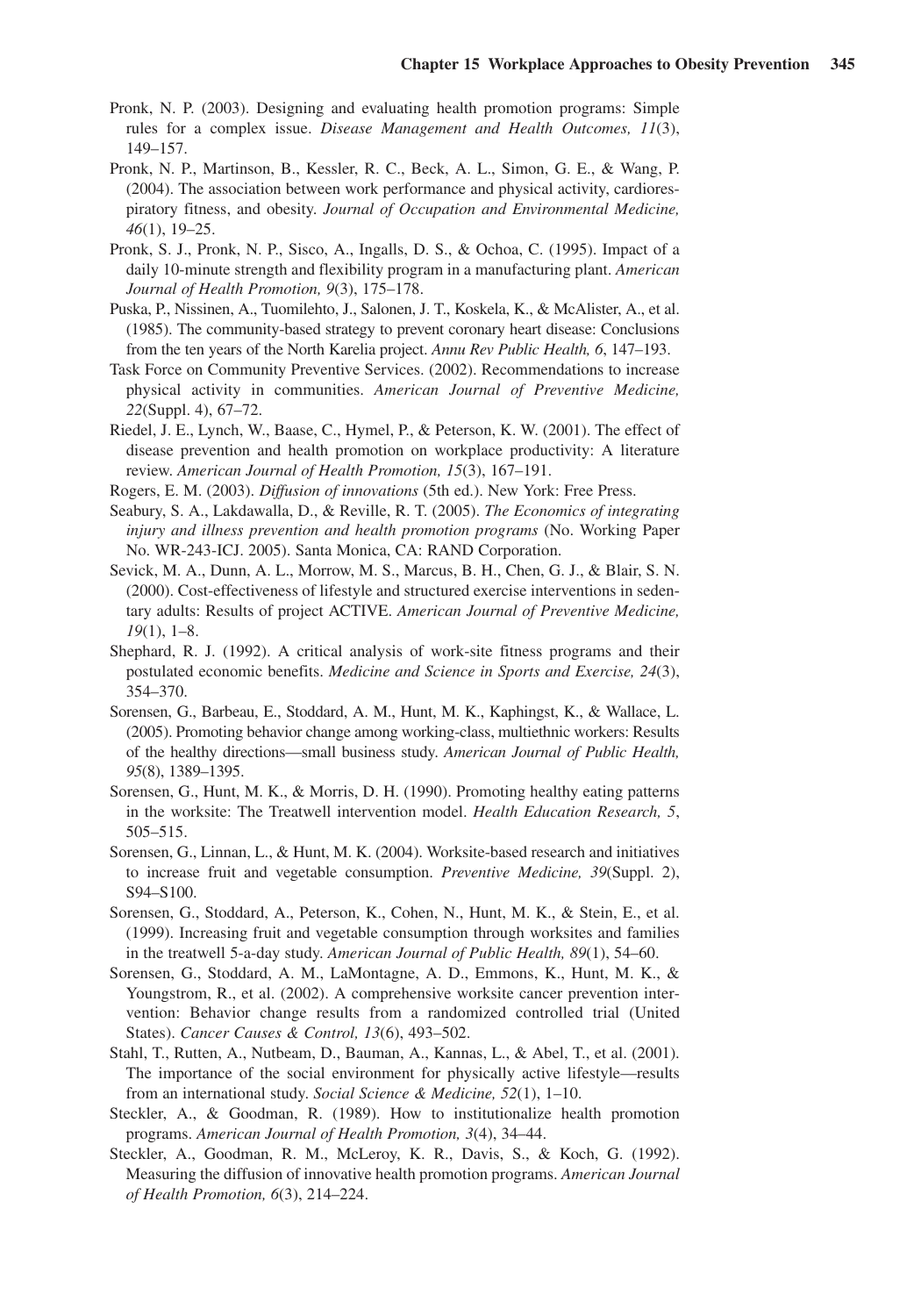- Steenhuis, I. H., Van Assema, P., & Glanz, K. (2001). Strengthening environmental and educational nutrition programmes in worksite cafeterias and supermarkets in the Netherlands. *Health Promotion International, 16*(1), 21–33.
- Sternfeld, B., Wang, H., Quesenberry, Jr. C. P., Abrams, B., Everson-Rose, S. A., & Greendale, G. A., et al. (2004). Physical activity and changes in weight and waist circumference in midlife women: Findings from the study of women's health across the nation. *Am J Epidemiol, 160*(9), 912–922.
- Stewart, J. A., Dennison, D. A., Kohl, H. W., & Doyle, J. A. (2004). Exercise level and energy expenditure in the TAKE 10! in-class physical activity program. *Journal of School Health, 74*(10), 397–400.
- Stokols, D., Grzywacz, J. G., McMahan, S., & Phillips, K. (2003). Increasing the health promotive capacity of human environments. *American Journal of Health Promotion, 18*(1), 4–13.
- Sturm, R. (2002). The effects of obesity, smoking, and drinking on medical problems and costs. Obesity outranks both smoking and drinking in its deleterious effects on health and health costs. *Health Affairs, 21*(2), 245–253.
- Taylor, W. C. (2005). Transforming work breaks to promote health. *American Journal of Preventive Medicine, 29*(5), 461–465.
- Thayer, R. E. (1989). *The biopsychology of mood and arousal*. New York: Oxford University Press.
- Thompson, D., Edelsberg, J., Kinsey, K. L., & Oster, G. (1998). Estimated economic costs of obesity to U.S. business. *American Journal of Health Promotion, 13*(2), 120–127.
- Thorpe, K. E., Florence, C. S., Howard, D. H., & Joski, P. (2004). The impact of obesity on rising medical spending. *Health Affairs, Suppl Web Exclusives*, W4- 480–486.
- Titze, S., Martin, B. W., Seiler, R., & Marti, B. (2001). A worksite intervention module encouraging the use of stairs: Results and evaluation issues. *Sozial- und Präventivmedizin, 46*(1), 13–19.
- Trust for America's Health. (2005). F as in fat: how obesity policies are failing in America. Washington, DC: Trust for America's Health.
- United States. Dept. of Health and Human Services. (2003). *Prevention makes common "cents"*. Washington, DC: U.S. Dept. of Health and Human Services.
- UnumProvident Corporation. (2006). *UnumProvident Obesity-Related Disability Claims Study. Available from:*

*http://www.unumprovident.com/newsroom/news/corporate/obesity.aspx*. Chattanooga, TN: UnumProvident Corporation.

- VanLanduyt, L. M., Ekkekakis, P., Hall, E. E., & Petruzzello, S. J. (2000). Throwing the mountains into the lakes: On the perils of nomothetic conceptions of the exercise-affect relationship. Journal of Sport & Exercise Psychology. *Journal of Sport & Exercise Psychology, 22*, 208–234.
- Vincent, M. L., Clearie, A. F., & Schluchter, M. D. (1987). Reducing adolescent pregnancy through school and community-based education. *Journal of the American Medical Association, 257*(24), 3382–3386.
- Walker, D. (2005, October 23). Black colleges aiming to fight obesity. *Associated Press*.
- Wang, F., McDonald, T., Champagne, L. J., & Edington, D. W. (2004). Relationship of body mass index and physical activity to health care costs among employees. *Journal of Occupation and Environmental Medicine, 46*(5), 428–436.
- Westerterp-Plantenga, M. S., Verwegen, C. R., Ijedema, M. J., Wijckmans, N. E., & Saris, W. H. (1997). Acute effects of exercise or sauna on appetite in obese and nonobese men. *Physiology & Behavior, 62*(6), 1345–1354.
- Wheatley, M. J., & Kellner-Rogers, M. (1996). *A simpler way* (1st ed.). San Francisco: Berrett-Koehler Publishers.